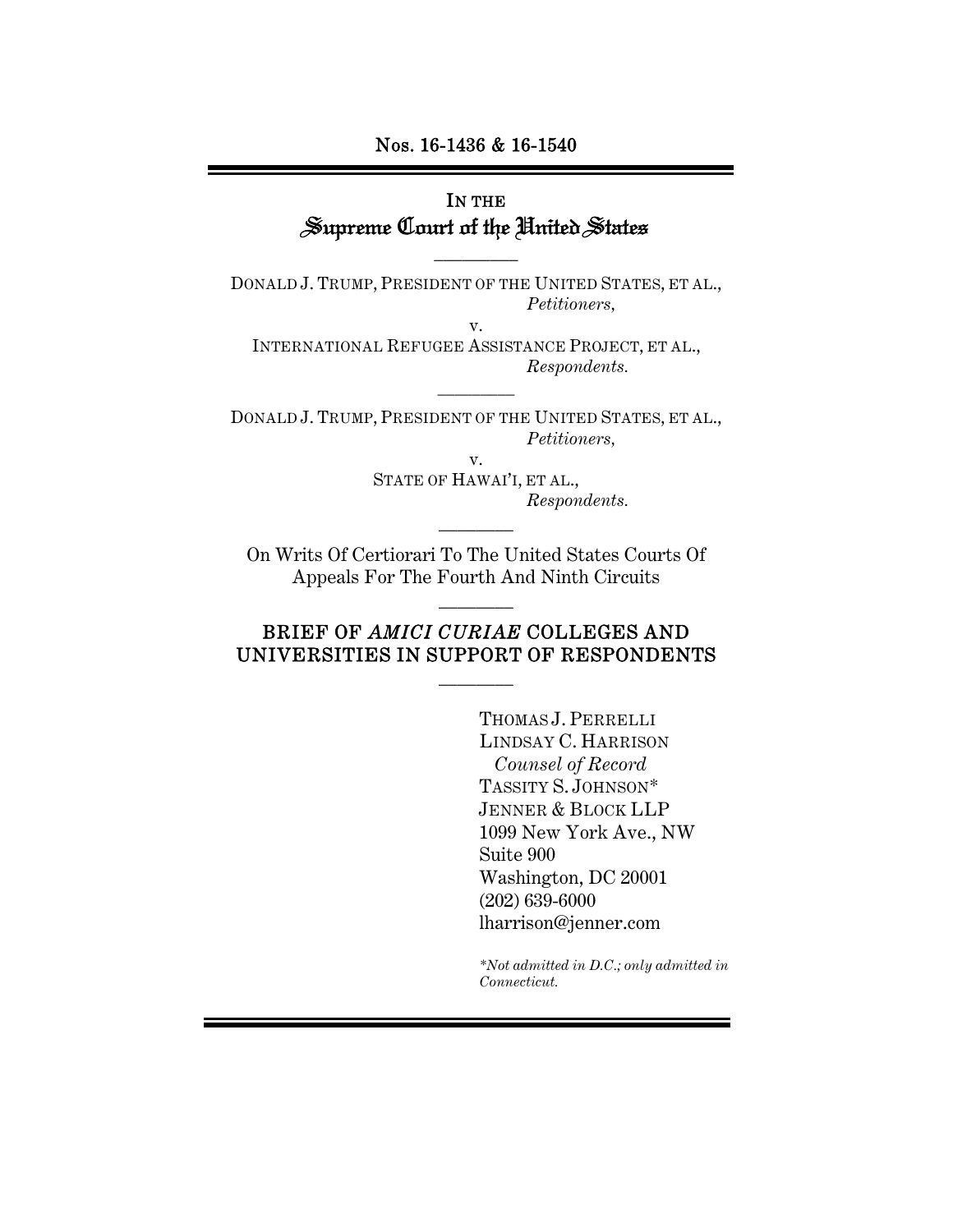# TABLE OF CONTENTS

| L.<br>International Students, Faculty, and<br>Scholars Are Vital to Amici, the U.S., and                            |
|---------------------------------------------------------------------------------------------------------------------|
| A.<br>Each Amicus Is Home to a<br>Significant Percentage of Students,<br>Faculty, and Scholars Who Are              |
| B.<br>International Students, Faculty,<br>Scholars Contribute<br>and<br>Significantly to <i>Amici</i> 's Campuses22 |
| C.<br>The Enrollment and Employment<br>of International Students, Faculty,<br>and Scholars Benefit the U.S. and     |
| Even as Partially Stayed by This Court,<br>П.<br>the Order Harms Students, Faculty,                                 |
|                                                                                                                     |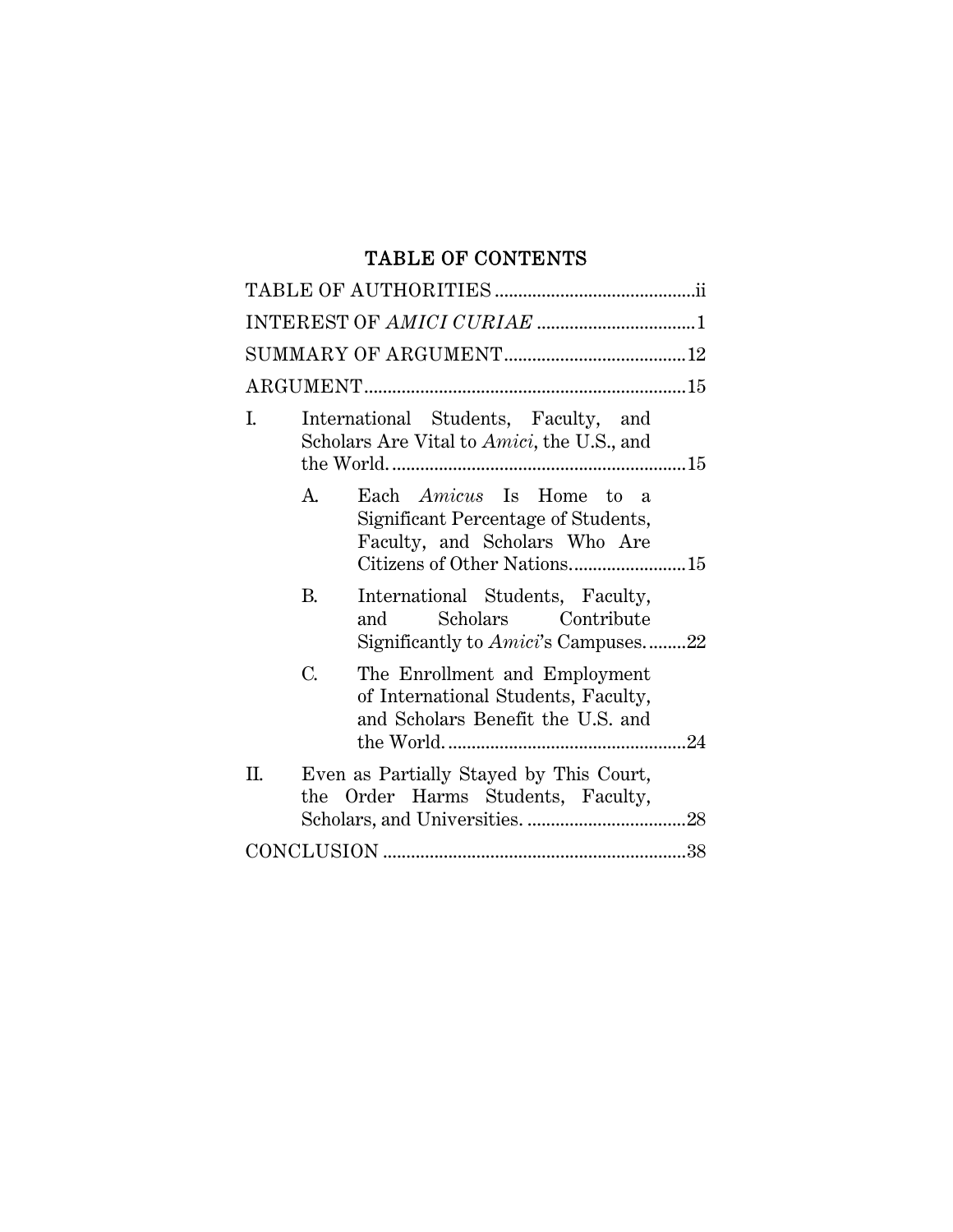# TABLE OF AUTHORITIES

#### **CASES**

| Fisher v. University of Texas at Austin, 133 S.                                             |  |
|---------------------------------------------------------------------------------------------|--|
|                                                                                             |  |
|                                                                                             |  |
| Trump v. International Refugee Assistance<br>Project, 137 S. Ct. 2080 (2017) 14, 35, 36, 37 |  |

### OTHER AUTHORITIES

| American Immigration Council, Fact Sheet:  |  |
|--------------------------------------------|--|
| The H-1B Visa Program: A Primer on the     |  |
| Program and Its Impact on Jobs, Wages,     |  |
| and the Economy (Apr. 1, 2016),            |  |
| https://www.americanimmigrationcouncil.    |  |
| org/research/h1b-visa-program-fact-sheet21 |  |

|  | Stuart Anderson, Immigrants Flooding     |  |
|--|------------------------------------------|--|
|  | America with Nobel Prizes, Forbes (Oct.  |  |
|  | 16, 2016, 10:48 AM), http://www.forbes.  |  |
|  | com/sites/stuartanderson/2016/10/16/immi |  |
|  | grants-flooding-america-with-nobel-      |  |
|  |                                          |  |

Stuart Anderson, Nat'l Found. for American Policy, *Immigrants and Billion Dollar Startups* (Mar. 2016), http://nfap.com/wpcontent/ uploads/2016/03/Immigrants-and-Billion-Dollar-Startups.NFAP-Policy-Brief. March-2016.pdf ........................................... 25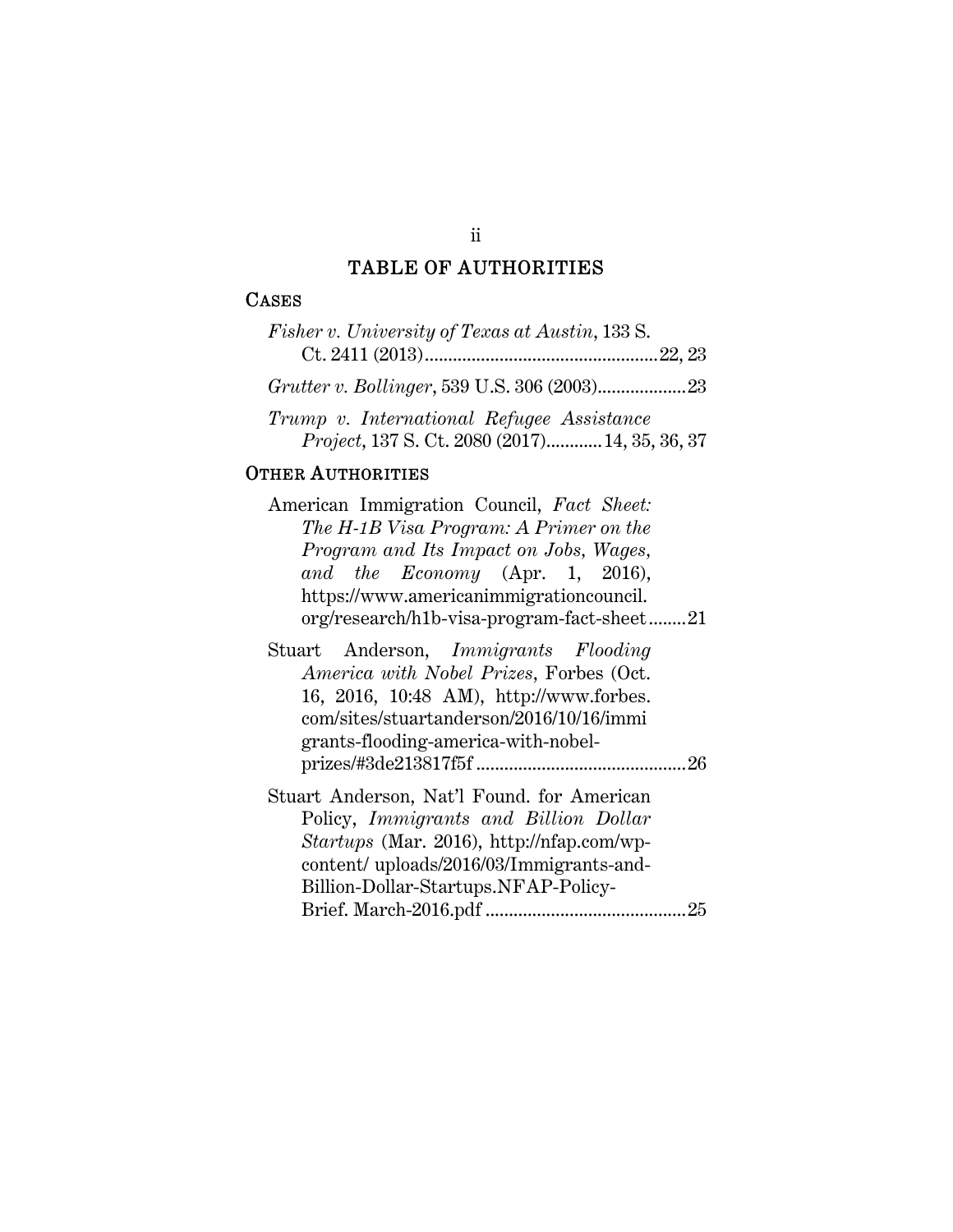| Bureau of Consular Affairs, U.S. Dep't of<br>State, U.S. Visas: Temporary Worker<br>Visas, https://travel.state.gov/content/<br>visas/en/employment/temporary.html                                                    |  |
|-----------------------------------------------------------------------------------------------------------------------------------------------------------------------------------------------------------------------|--|
|                                                                                                                                                                                                                       |  |
| Bureau of Educational and Cultural Affairs,<br>U.S. Dep't of State, J-1 Visa Exchange<br>Visitor Program, Common Questions -<br>Basics, https://j1visa.state.gov/basics/<br>common-questions/ (last visited Sept. 15, |  |
|                                                                                                                                                                                                                       |  |
| Bureau of Educational and Cultural Affairs,<br>U.S. Dep't of State, J-1 Visa Exchange<br>Visitor Program, About the J-2 Visa,<br>https://j1visa.state.gov/basics/j2-visa/ (last                                       |  |
| Sara Custer, Open Doors: U.S. Surpasses 1<br>Million International Students, The Pie<br>News (Nov. 14, 2016), https://thepienews.<br>com/news/open-doors-us-surpasses-1-<br>million-international-students/ 15, 24    |  |
| Larry Hardesty, Signal Intelligence, MIT<br>Tech. Rev. $(Oct. 20, 2015)$ ,                                                                                                                                            |  |
| https://www.technologyreview.com/s/5421                                                                                                                                                                               |  |

iii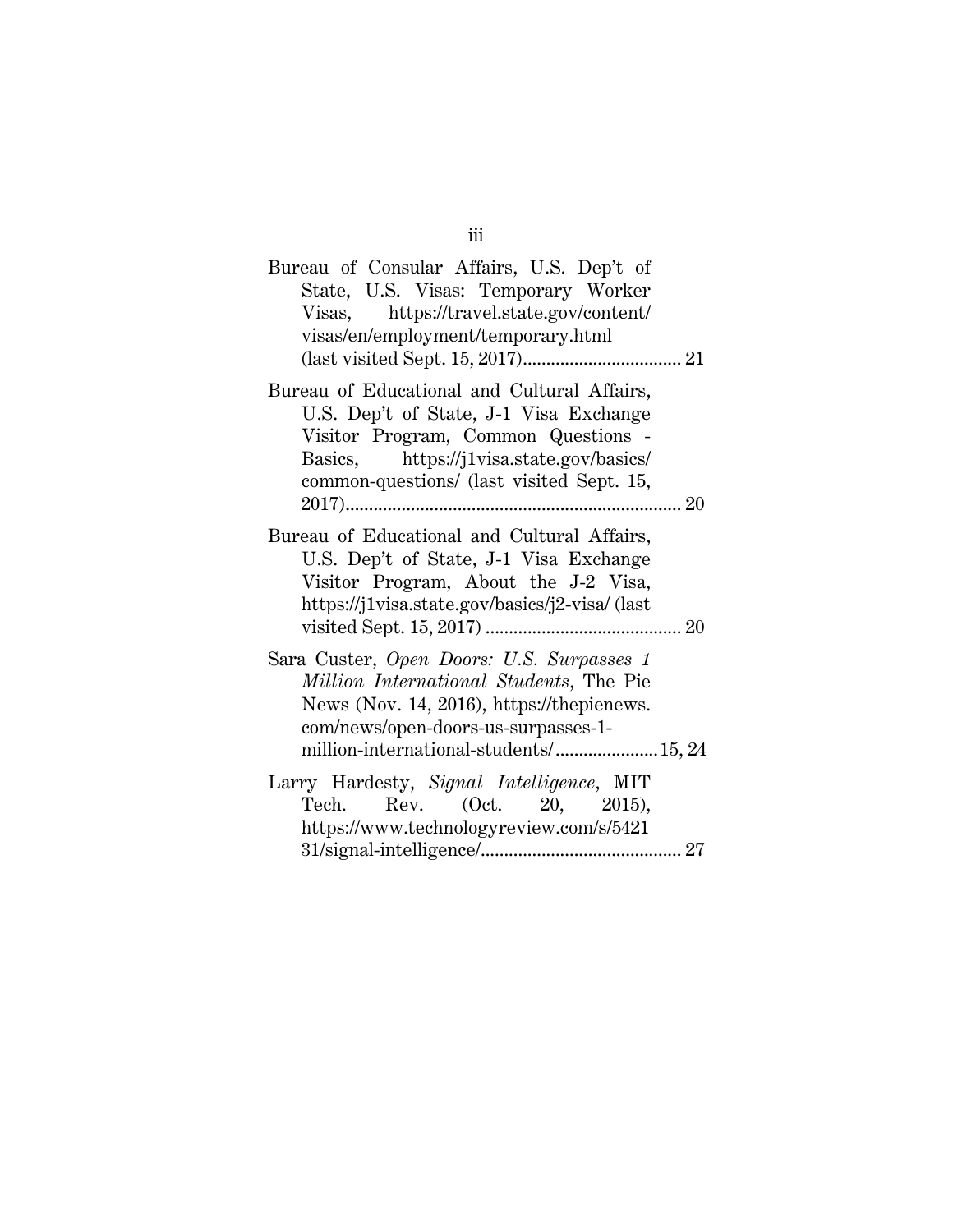| In Solidarity with People Affected by the<br>'Muslim Ban': Call for an Academic<br>Boycott of International Conferences held<br>the US, https://docs.google.<br>in<br>com/forms/d/e/1FAIpQLSeNN_2HHREt<br>1h-dm_CgWpFHw8NDPGLCkOwB4<br>lLRFtKFJqI25w/viewform?c=0&w=1&fb<br>zx=2104368019732744200 (last visited |  |
|------------------------------------------------------------------------------------------------------------------------------------------------------------------------------------------------------------------------------------------------------------------------------------------------------------------|--|
| Molly Land & Kathryn Libal, Trump is<br>Undermining Higher Education as a<br>Global Enterprise, The Chronicle of<br>Higher Education (Jan. 31, 2017),<br>http://www.chronicle.com/article/Trump-<br>Is-Undermining-Higher/239060  15-16                                                                          |  |
| NAFSA, NAFSA International Student<br>Economic<br><b>Value</b><br>Tool,<br>http://www.nafsa.org/Policy_and_Advoca<br>cy/Policy_Resources/Policy_Trends_and_<br>Data/NAFSA_International_Student_Ec<br>onomic_Value_Tool/ (last visited Sept. 15,                                                                 |  |
| Adams Nager, et al., Information Technology<br>& Innovation Found., The Demographics<br>of Innovation in the United States (Feb.<br>24, 2016), https://itif.org/publications/<br>2016/02/24/demographics-innovation-                                                                                             |  |
|                                                                                                                                                                                                                                                                                                                  |  |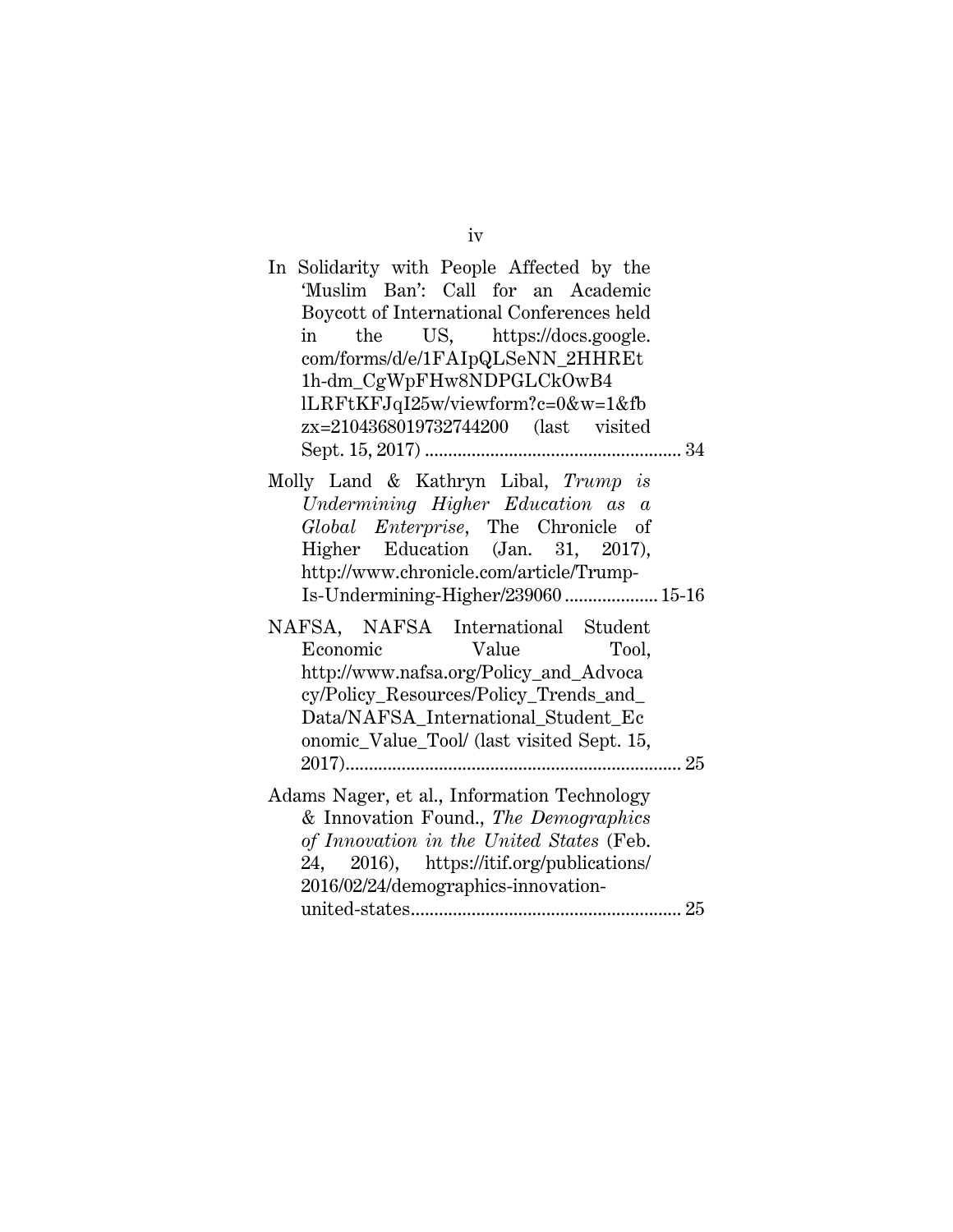| Shannon Najmabadi, <i>Academics Mull Boycott</i>                                       |
|----------------------------------------------------------------------------------------|
| of U.S. Conferences as a Way of Fighting                                               |
| Travel Ban, The Chronicle of Higher                                                    |
| (Jan. 30, 2017),<br>Education                                                          |
| http://www.chronicle.com/article/Academi                                               |
| cs-Mull-Boycott-of-US/239047?cid=pm&                                                   |
| utm_source=pm&utm_medium=en&elqTr                                                      |
| ackId=e9a82fa115e24765bc019b2dfc9d480                                                  |
| e&elq=ef21be06f46043e287aeedd6a611eb6                                                  |
| $e\&elqaid = 12357\&elqat = 1\&elqCampaignI$                                           |
|                                                                                        |
| Parr, Response: international<br>Chris                                                 |
| universities speak out against Trump ban,                                              |
| The Times Higher Education (Jan. 31,                                                   |
| 2017), https://www.timeshighereducation.                                               |
| com/blog/response-international-                                                       |
| universities-speak-out-against-trump-                                                  |
|                                                                                        |
| Protecting the Nation From Foreign Terrorist                                           |
| Entry Into the United States, Exec. Order                                              |
| No. 13,780, 82 Fed. Reg. 13,209 (Mar. 6,                                               |
|                                                                                        |
|                                                                                        |
| Elizabeth Redden, <i>Boycotting the U.S.</i> , Inside<br>Ed (Jan. 31, 2017),<br>Higher |
| https://www.insidehighered.com/news/201                                                |
| 7/01/31/protest-trump-entry-ban-some-                                                  |
| scholars-are-boycotting-us-based-                                                      |
|                                                                                        |
|                                                                                        |

v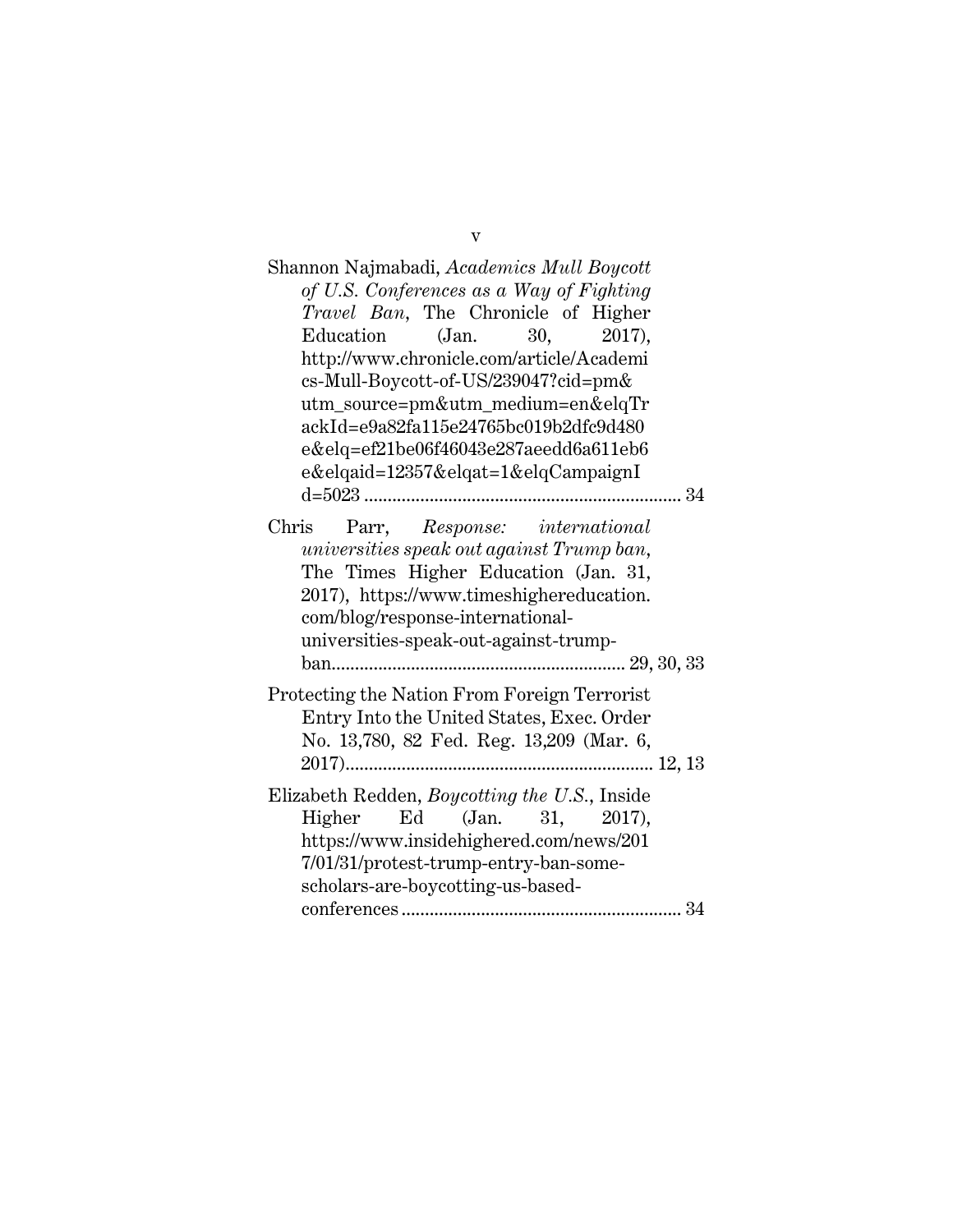| Katie Rose Quandt, Meet the First Woman to      |
|-------------------------------------------------|
| Win the "Nobel Prize of Mathematics,"           |
| Mother Jones $(Aug. 14, 2014)$ ,                |
| http://m.motherjones.com/mixed-media/           |
| 2014/08/maryam-mirzakhani-first-woman-          |
|                                                 |
| Omer Taspinar, The Problem With                 |
| <i>Radicalism</i> , 19 Cairo Rev. 76 (2015)  27 |
| U.S. Customs & Immigration Enforcement,         |
| Optional Practical Training (OPT) for F-        |
| 1 Students (last updated Feb. 1, 2017),         |
| https://www.uscis.gov/working-united-           |
| states/students-and-exchange-visitors/          |
| students-and-employment/optional-               |
|                                                 |

vi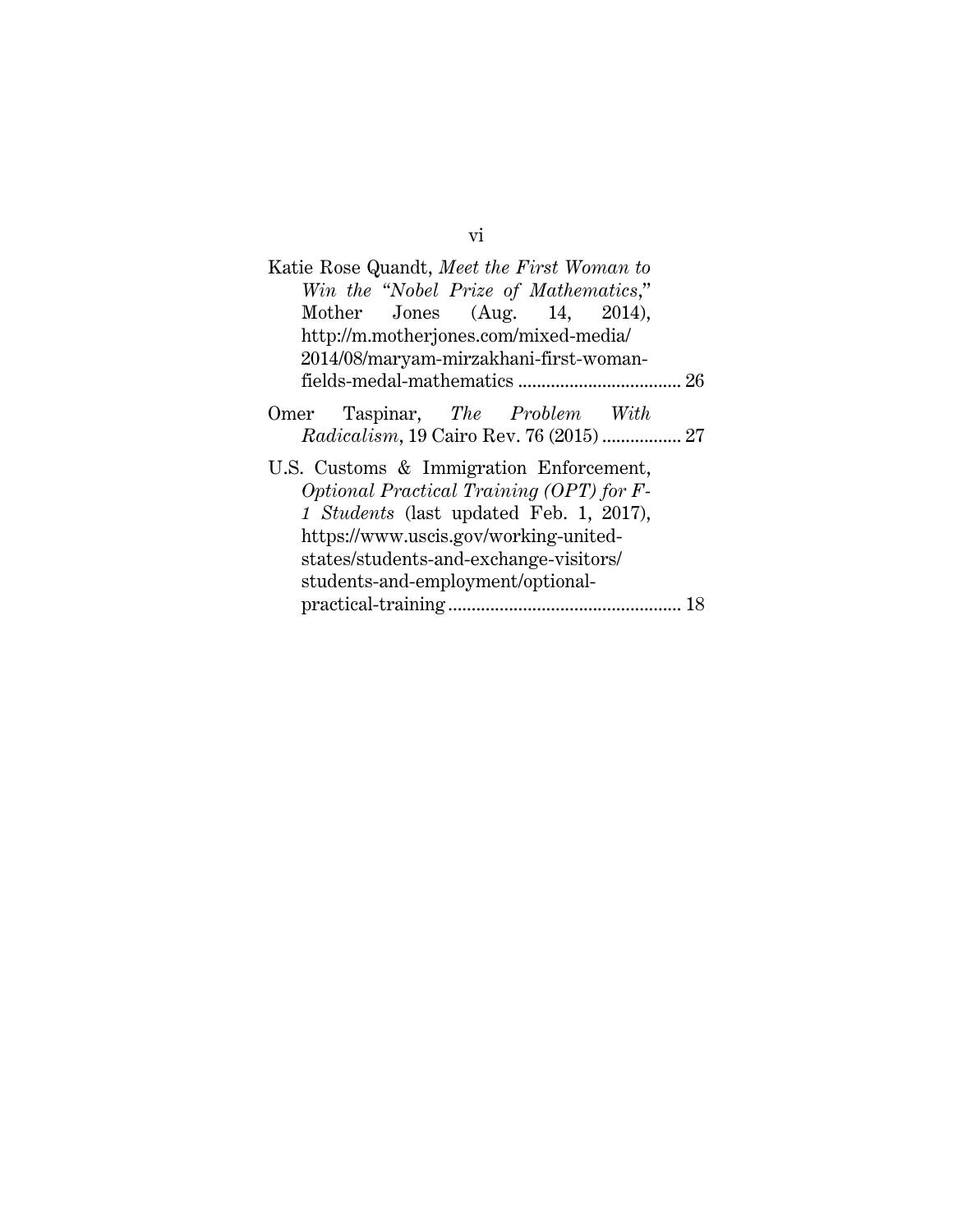### INTEREST OF *AMICI CURIAE*<sup>1</sup>

*Amici* are colleges and universities that submit this brief in support of Respondents. Though *amici* are located in the U.S., their missions and reach are global: they educate, employ, conduct research, and collaborate with students, faculty, and scholars from all over the world—individuals who speak different languages, practice different religions, and have wide-ranging life experiences. These individuals make significant contributions to their fields of study and to campus life by bringing their unique perspectives and talents to *amici*'s classrooms, laboratories, and performance spaces. They also contribute by making scientific discoveries, starting businesses, and creating literature and art, all of which redound to the benefit of others far beyond *amici*'s campuses. So too, by studying and engaging with other scholars in the U.S., these individuals gain a greater understanding of and appreciation for the values we hold dear, including democratic principles and respect for the rule of law, tolerance, and human rights—values which they may then share with citizens of their home countries.

Recognizing the invaluable contributions of international students, faculty, and scholars, *amici* make significant efforts to attract the most talented individuals from around the globe. In light of their educational missions, *amici* are deeply interested in

<sup>&</sup>lt;sup>1</sup> No counsel for a party authored this brief in whole or in part, and no person, other than *amici* or their counsel, made any monetary contribution intended to fund this brief. Petitioners have filed a blanket letter of consent. Consent from Respondents has been lodged with the Clerk.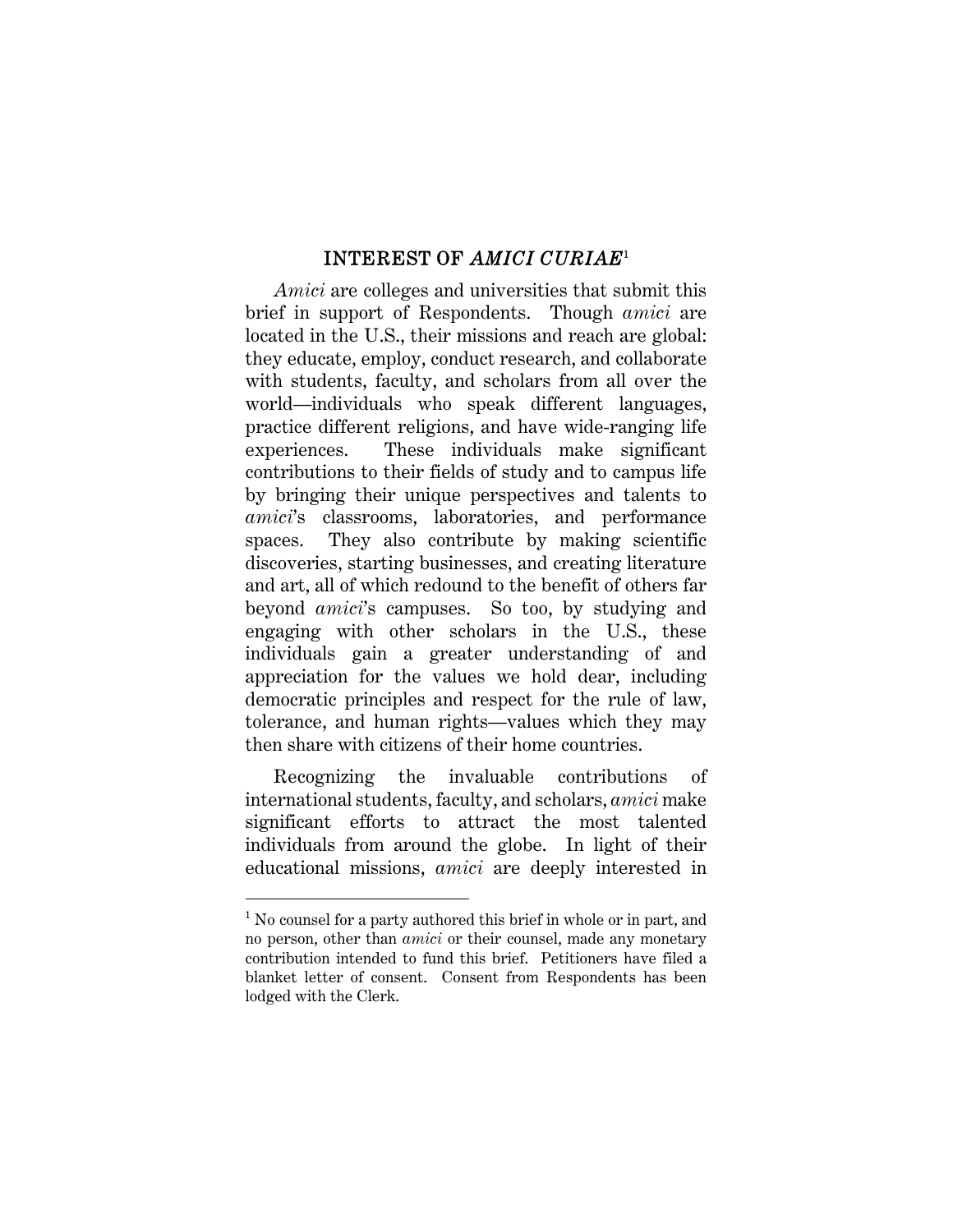ensuring that individuals from around the globe can continue to enter the U.S. and share their unique skills and perspectives.

Boston University educates students "to be reflective, resourceful individuals ready to live, adapt and lead in an interconnected world." The University remains dedicated to the principle "that research, scholarship, artistic creation and professional practice should be conducted in the service of the wider community—local and international," and this principle endures in the University's insistence on the value of diversity. Boston University has more than 33,000 undergraduate and graduate students from more than 130 countries. In 2016, Boston University welcomed to its campus over 9,000 international students and 1,300 international scholars who hailed from 88 countries, and enrolled more than 2,500 students in the University's 90 plus study abroad programs offered in more than 25 countries on six continents.

Brandeis University affirms its unwavering commitment to creating and sustaining an educational and work environment that celebrates diversity, equity, and inclusion. We recognize the vital importance of preparing students to enter the workforce and the larger society with the knowledge, skills, and disposition needed to effectively engage with social differences. The diversity of our faculty, staff, and students is an essential ingredient in meeting these goals.

Brown University has undertaken, as its mission, service to "the community, the nation, and the world by discovering, communicating, and preserving knowledge and understanding in a spirit of free inquiry, and by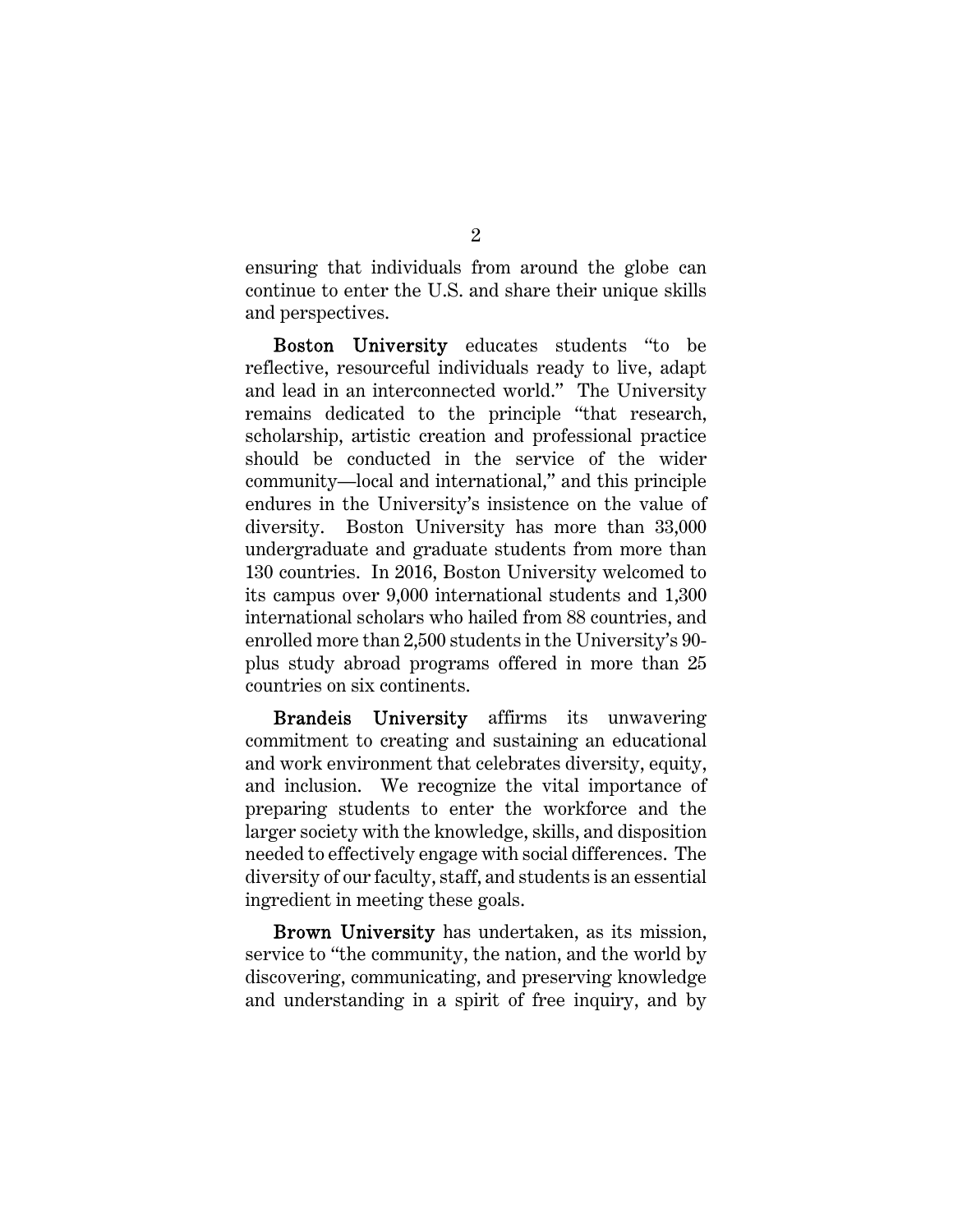educating and preparing students to discharge the offices of life with usefulness and reputation." Brown further states that its "strength is derived from the talent and dedication of its faculty, students, and staff, working in concert with local and global partners."

Bucknell University knows that providing an excellent undergraduate education to all students requires a firm and demonstrated commitment to diversity and inclusiveness. Since admitting its first international student in 1858—19 year old Maung Shaw Loo of Burma (now Myanmar)—Bucknell has benefited from and greatly valued the unique insights and experiences that its international students, faculty, and staff bring to campus. Bucknell is committed to continuing to encourage these individuals to join its community and fulfilling its mission to foster an environment in which students develop intellectual maturity, personal conviction, and strength of character, informed by a deep understanding of different cultures and diverse perspectives.

Carnegie Mellon University ("CMU") seeks to "build on leadership in world-class education and research outside the borders of a traditional university campus; focus on continued international engagement, and deeper and broader incorporation of the full CMU experience around the world."

Case Western Reserve University considers diversity and inclusion core institutional values. The University believes that the presence of people with a broad range of backgrounds and perspectives enhances the experiences of everyone on campus—and specifically improves the quality of education and research. The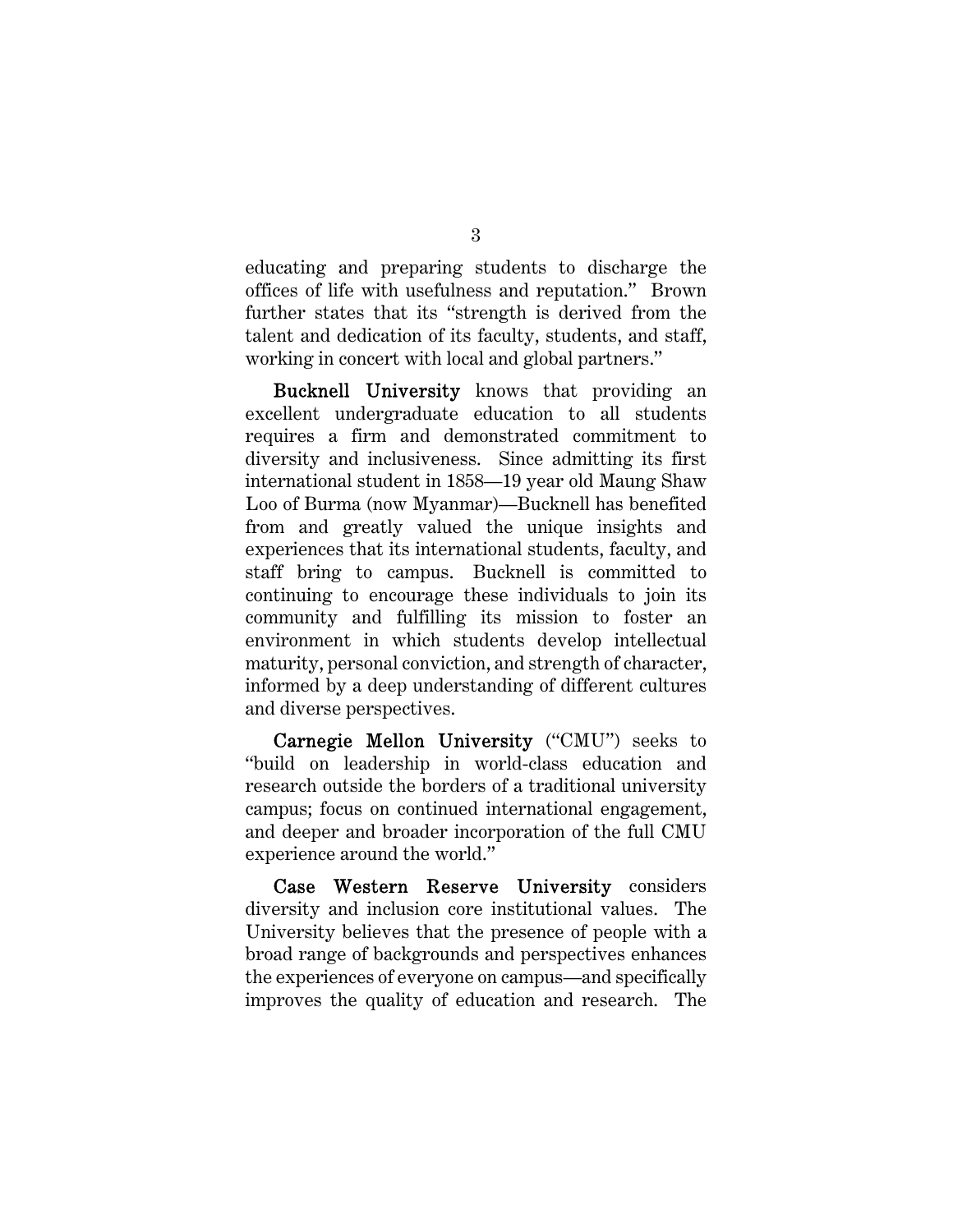University's last two strategic plans both have emphasized the "promotion of an inclusive culture of global citizenship" as essential to our mission of discovering new knowledge and deepening understanding. Since 2007 the proportion of undergraduates from outside the U.S. has quadrupled, climbing to 12% in the fall of 2016. Meanwhile, international students totaled a quarter of graduate and professional school enrollment last year. The University also has more than 250 research and educational partnerships with institutions around the world. In an increasingly global world, we have a societal obligation to help ensure that our faculty and students can engage effectively with individuals from cultures and countries around the world. We have made enormous progress, and we are committed to doing much more to fulfill that responsibility.

Columbia University "seeks to attract a diverse and international faculty and student body, to support research and teaching on global issues, and to create academic relationships with many countries and regions. It expects all areas of the university to advance knowledge and learning at the highest level and to convey the products of its efforts to the world."

Cornell University has made strong and committed statements of support for our international students, faculty, and staff who contribute enormously to the university and have been adversely affected by the recent Executive Orders on Immigration. Cornell's Interim President, Hunter Rawlings. sent the following message to the Cornell community on January 29: "President Donald Trump's recent executive order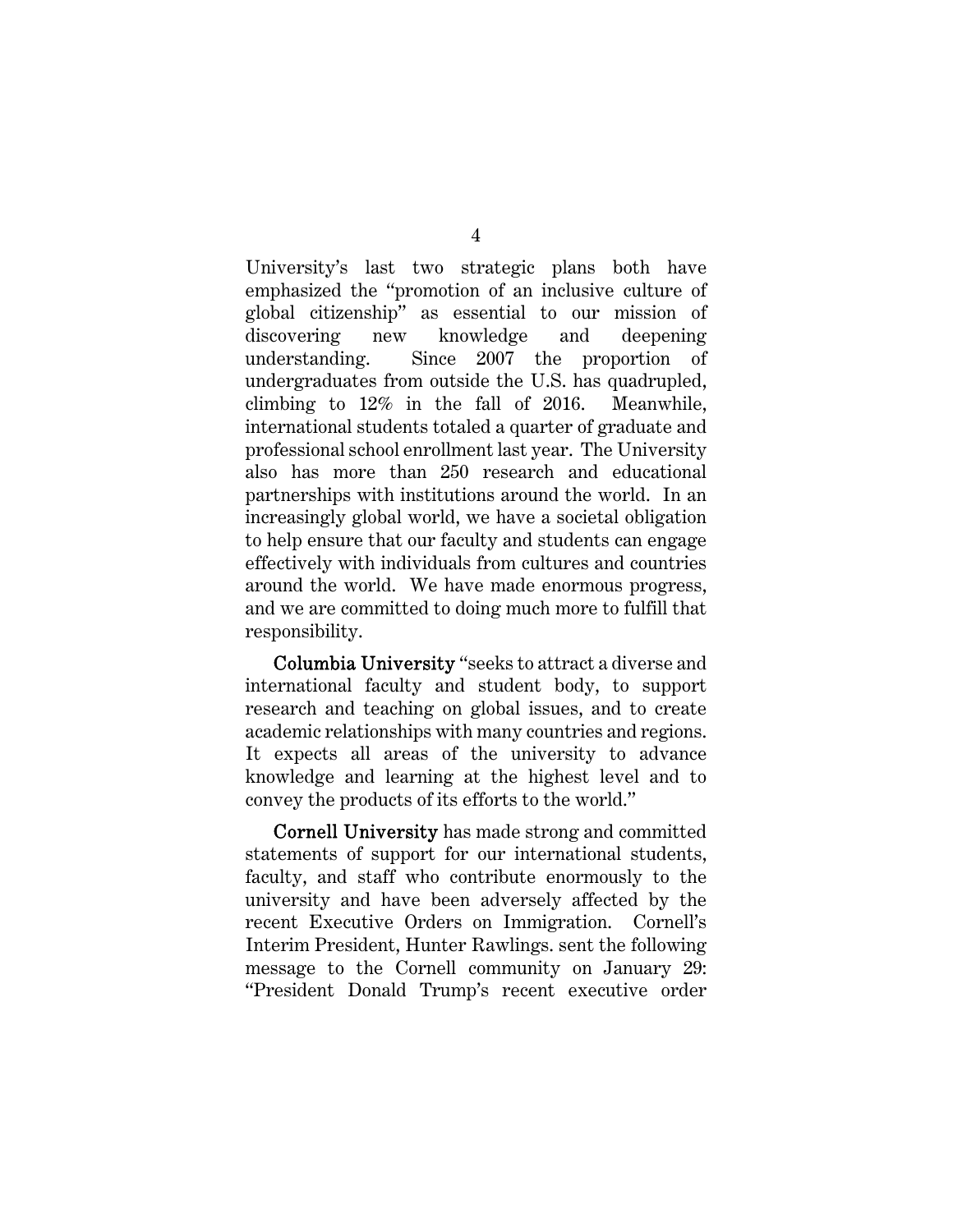imposing a 90-day ban on immigrant and nonimmigrant entry to the United States from seven predominantly Muslim nations is deeply troubling and has serious and chilling implications for a number of our students and scholars. It is fundamentally antithetical to Cornell University's principles." That position has been reiterated by our new President, Martha Pollack.

Dartmouth College counts among its core values "embrac[ing] diversity with the knowledge that it significantly enhances the quality of a Dartmouth education," as well as "foster[ing] lasting bonds among faculty, staff, and students, which encourage a culture of integrity, self-reliance, and collegiality and instill a sense of responsibility for each other and for the broader world."

Duke University "promotes acquisition of knowledge in the service of society through an expansive view of global citizenship, which embraces freedom of inquiry, innovation without boundaries, and strength through diversity. . . . Duke is committed . . . to find solutions to global challenges and the education of leaders to understand and address those challenges." Duke further states that "[s]ince talent pools are now transnational, a university must draw the most powerful and creative minds from around the world to stay at the forefront of discovery."

Emory University's "mission is to create, preserve, teach, and apply knowledge in the service of humanity," and Emory "welcomes a diversity of ethnic, cultural, socioeconomic, religious, national, and international backgrounds, believing that the intellectual and social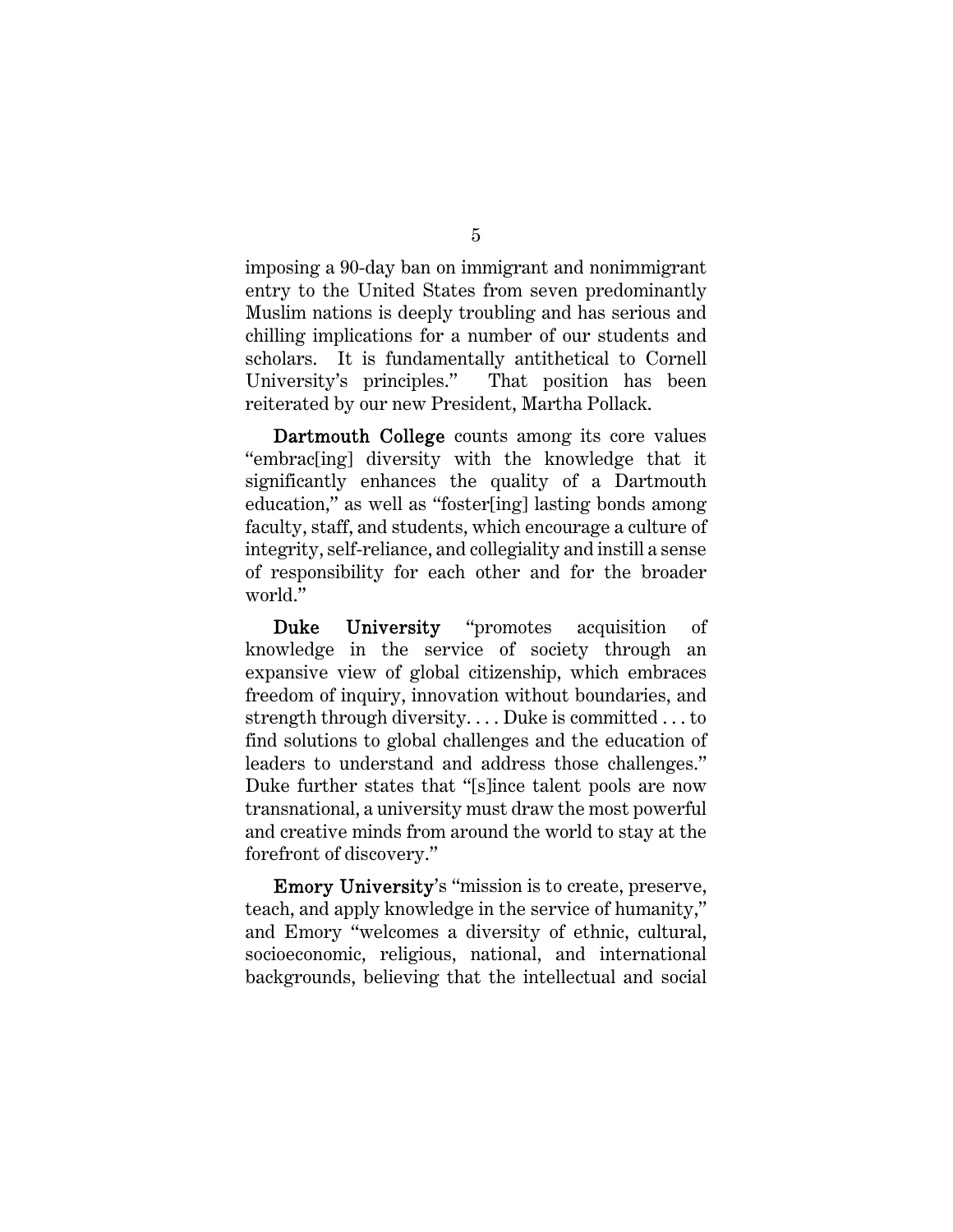energy that results from such diversity is critical to advancing knowledge."

The George Washington University ("GW"), located in the nation's capital, relies on faculty and students from around the world to promote diverse points of view in the classroom and in research endeavors. These international faculty and students account for or contribute significantly to scientific breakthroughs and nurture the intellectual curiosity of their American counterparts. More than 4,000 international students are currently enrolled at GW, constituting approximately 15 percent of the student body.

Georgetown University is the oldest Catholic and Jesuit institution of higher learning in the United States. Guided by its Catholic and Jesuit identity, Georgetown University is deeply committed to inter-religious dialogue and providing an environment in which members of all faiths and backgrounds are welcomed. Since its founding, Georgetown University has been a global community, engaged in training future generations of global citizens to lead and make a difference in the world, and is made stronger by religious, cultural and international diversity.

Founded in 1636, Harvard University was formally chartered in 1650 for "the advancement of all good literature, arts, and sciences." Finding that such advancement is best accomplished by persons of all nations, for persons of all nations, Harvard presently enrolls more than 4,900 international students and hosts nearly 5,000 more international scholars at its Cambridge and Boston campuses. These figures reflect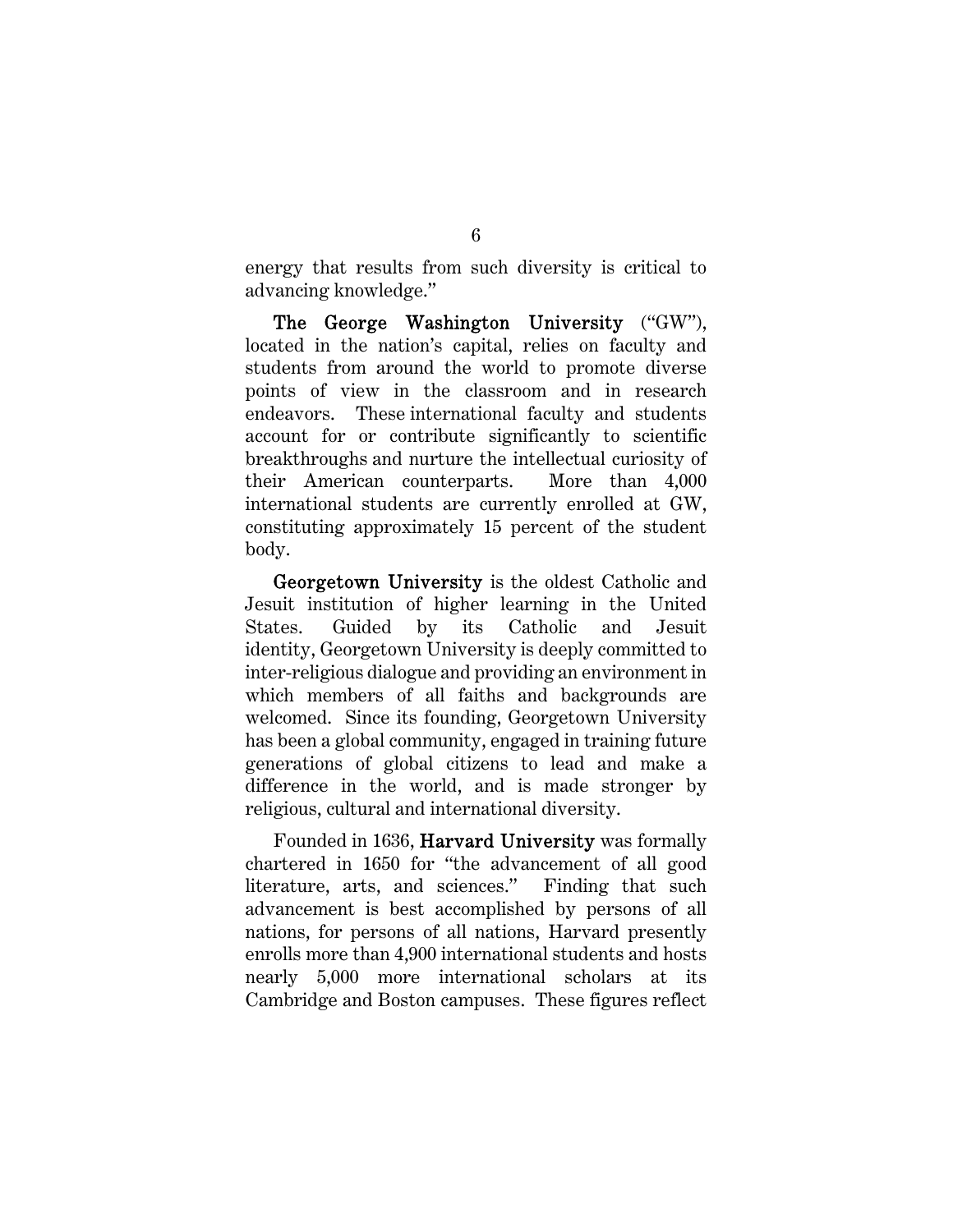a "robust commitment to internationalism" that University President Drew Faust has described as "integral to all we do, in the laboratory, in the classroom, in the conference hall, in the world."

Johns Hopkins University's mission is "[t]o educate its students and cultivate their capacity for lifelong learning, to foster independent and original research, and to bring the benefits of discovery to the world."

Massachusetts Institute of Technology ("MIT") gains tremendous strength by attracting and nurturing talent from around the world. More than 40% of MIT's faculty, 40% of MIT's graduate students, and 10% of MIT's undergraduates are international. As MIT's President recently explained, MIT's faculty, students, scholars, and staff from 134 nations are what help ensure that MIT is a place of "rigor, ingenuity and real-world problem-solving where generations of bright young minds have come from every corner of the Earth to make something of themselves and work together to make a better world."

Middlebury College's commitment to global education and language learning is evident throughout our 37 international sites, graduate programs in international studies, and diverse faculty, staff and student body at all of our locations. Middlebury is devoted to building a world with a robust and inclusive public sphere, where ethical citizens work across intellectual, geographical, and cultural borders. The diversity of our faculty, staff, and students contributes in myriad ways to our "pursuit of knowledge unconstrained by national or disciplinary boundaries" as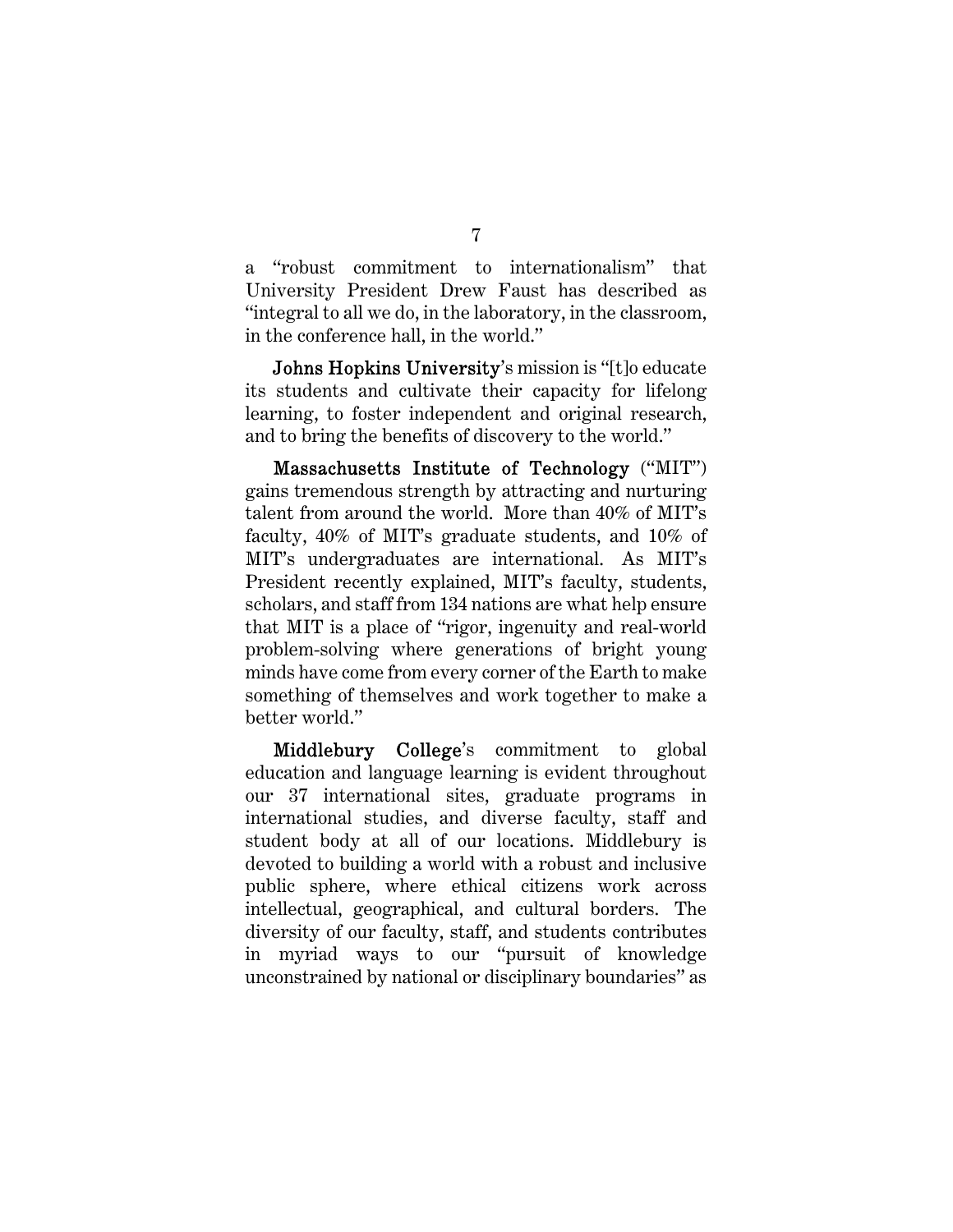we prepare Middlebury students to address the world's most challenging problems.

Northeastern University remains committed to fostering a diverse, inclusive, and a truly global network of students and scholars. Even as we await the Court's final resolution of the ban's constitutionality, Northeastern will not waver from its core values and will continue to support affected members of our community. Northeastern remains deeply concerned by the travel ban's negative impact on the ability of students and scholars to collaborate across borders. Further, we remain concerned that the chilling effect of the Order—and the possibility it may be expanded or made permanent—will curtail the nation's ability to attract the world's best and brightest people.

Northwestern University is committed to the unencumbered pursuit of excellence and knowledge through exceptional teaching, innovative research, and the personal and intellectual growth of its students in a diverse academic community that reflects the world to which we are inextricably connected.

Princeton University, established in 1746, "advances learning through scholarship, research, and teaching of unsurpassed quality, with an emphasis on undergraduate and doctoral education that is distinctive among the world's great universities, and with a pervasive commitment to serve the nation and the world."

Rice University "aspires to pathbreaking research, unsurpassed teaching, and contributions to the betterment of our world," seeking to fulfill this mission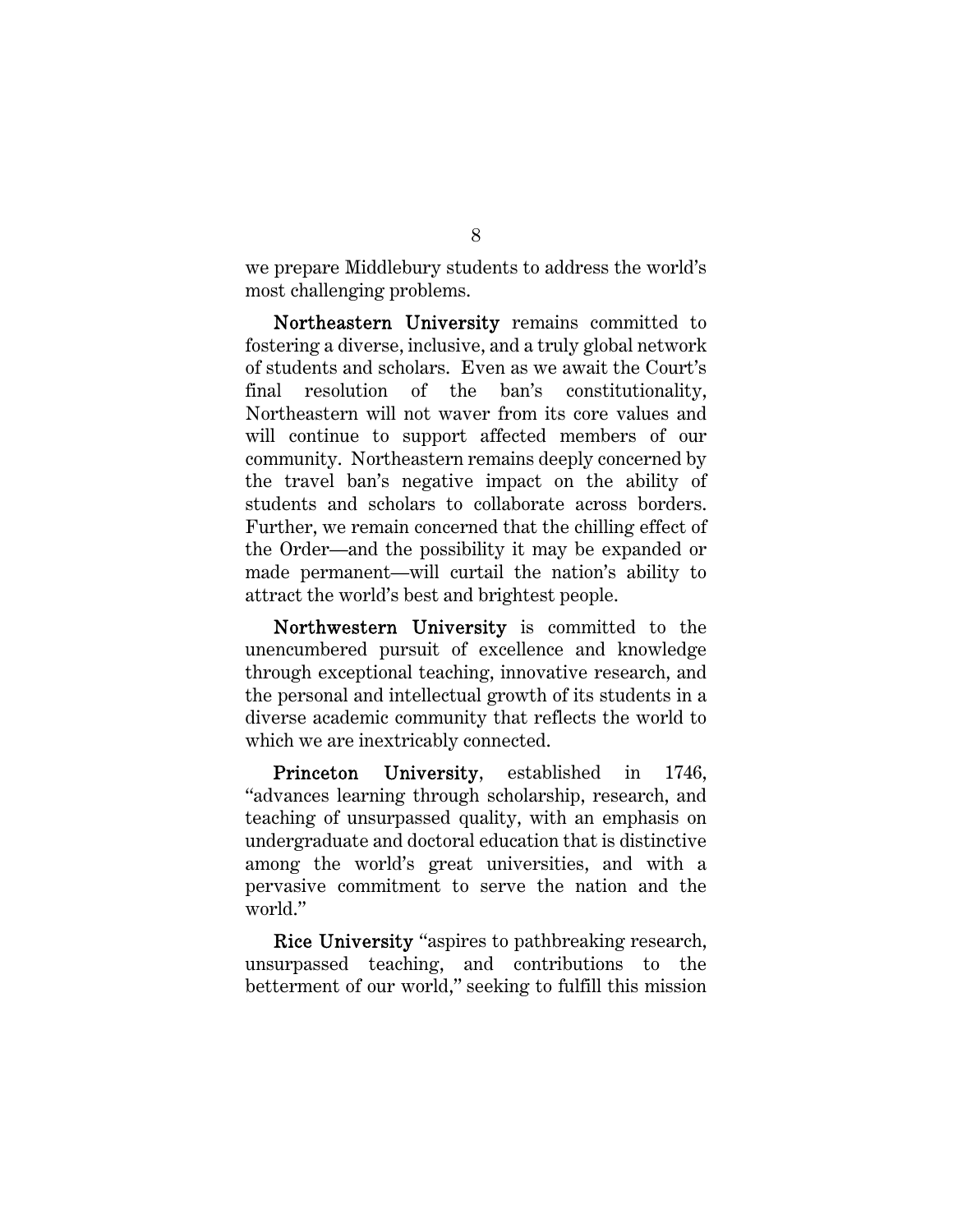"by cultivating a diverse community of learning and discovery that produces leaders across the spectrum of human endeavor." The University believes that "diversity of all types...enriches the learning environment at Rice and improves the quality of a Rice education for all students."

Stanford University "welcomes and embraces students and scholars from around the world who contribute immeasurably to our mission of education and discovery."

Tufts University has a reputation for shaping active citizens who give back to the global community of which we are all a part. With people from over 115 countries, the reach of Tufts' active citizenry literally spans the globe. Tufts maintains its fundamental commitment to its international students, faculty, and staff because they are as much a part of our community, as we are of theirs.

The University of Chicago states that "[d]iversity for the University is ... particularly germane to our core perspective. We must ensure that our scholarly community is composed of a rich mix of individuals who, through their own distinctive viewpoints, contribute to the intellectually challenging culture of the University."

The University of Michigan states that "our ability" to attract the best students and faculty from around the globe enhances our teaching, learning, research and societal impact and is in part responsible for our standing as a great public research university."

The University of Pennsylvania states that its "roots are in Philadelphia, the birthplace of American democracy. But Penn's reach spans the globe. . . . Penn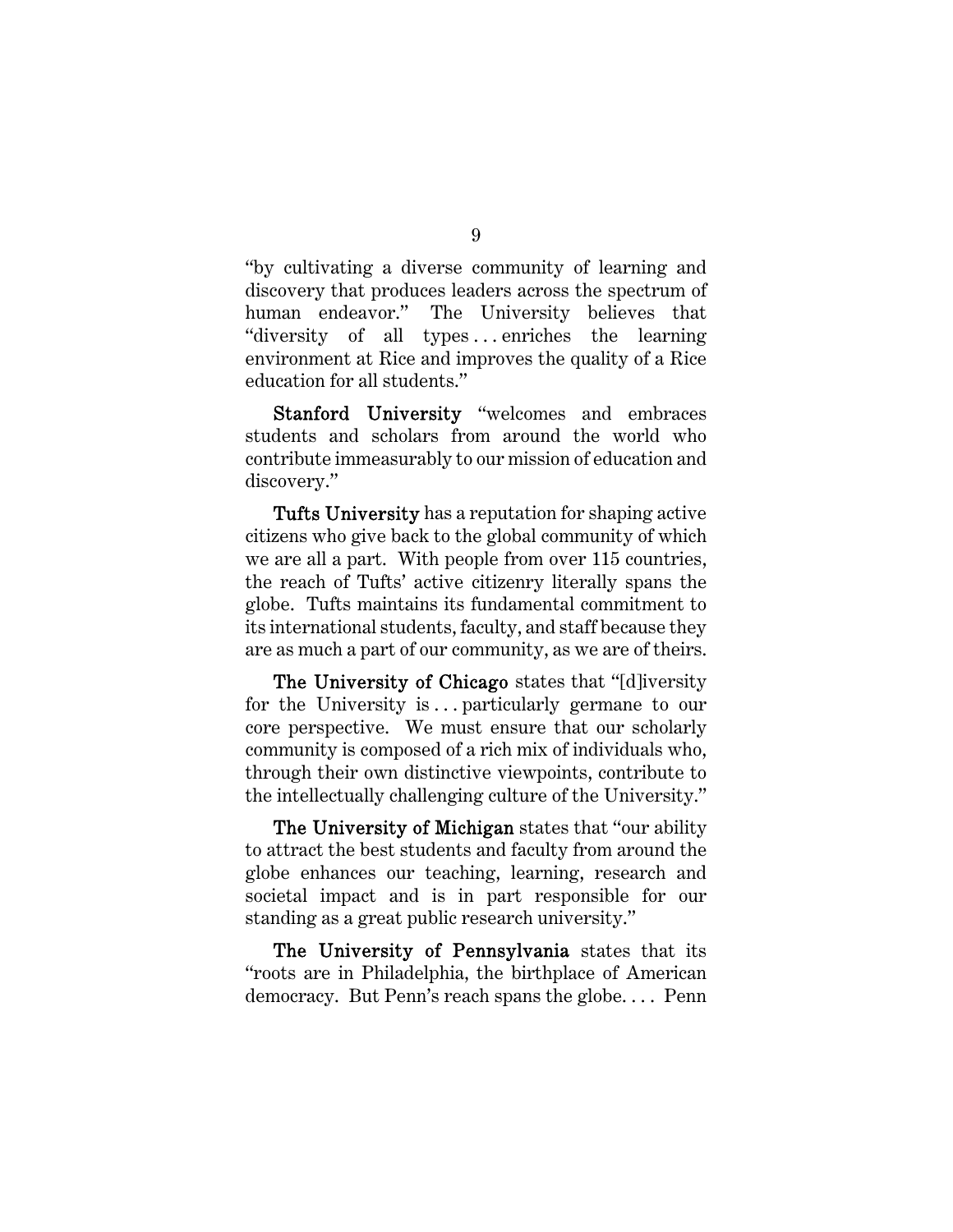research and teaching encourage lifelong learning relevant to a changing global society. Effecting potent positive impact in our neighborhoods, nation, and world are the bricks on which democracy and global citizenship are built, and are the cornerstones of a Penn education."

The University of Southern California ("USC") is, and has always been, a global university. As the university that traditionally hosts the largest number of international students among all universities, these scholars add great value to our richly diverse campus community. We support efforts to ensure all of our scholars, regardless of their national origin or religious affiliation, can continue to study, research, and teach at our university.

Vanderbilt University's mission is to serve as a center for scholarly research, informed and creative teaching, and community outreach nationally and abroad. In pursuit of this mission, Vanderbilt values inclusive excellence: intellectual freedom and advancement that facilitates open inquiry, honest dialogue, compassion, and cross-cultural sensitivity. Inclusive excellence is essential to Vanderbilt's vision of training "global citizens," and requires the support of its faculty, staff, students, and alumni, as well as an appreciation of their diverse backgrounds and experiences. At Vanderbilt, cultivating a culture of global citizenship is advanced through attracting and retaining the best students, scholars, and faculty from across the globe to engage in programs and advocacy geared toward ensuring a climate of justice, access, equity, and opportunity for all students and society at large.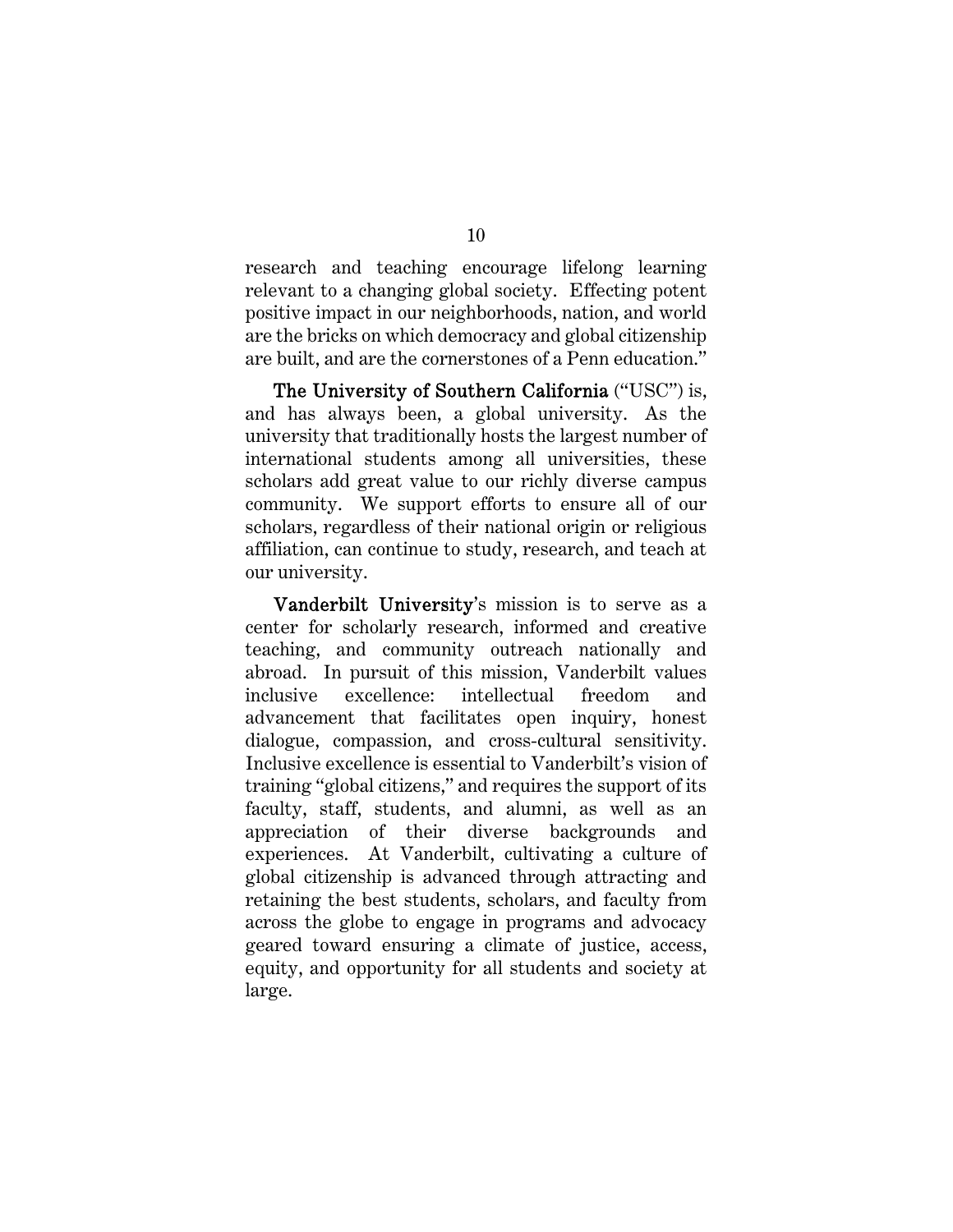At Washington University in St. Louis, we value a long tradition of drawing talented people from all around the world to our community. These students and scholars integrate global perspectives into classroom conversations, informal university gatherings, and the greater St. Louis community. We believe that we all draw strength through our differences, and this diversity is vital to the creation of knowledge, problem solving, and productivity.

Worcester Polytechnic Institute ("WPI") is a globally-engaged premier research institution founded in 1865 to create and convey to the next generation the latest science and engineering knowledge in ways that are most beneficial to society in the United States and around the globe. At present, WPI has 32 graduate and undergraduate students from the current six affected countries (29 from Iran, 2 from Syria, and 1 from Libya), and dozens of students from those countries apply for admission each year. In 2017, applications from the six affected countries were down by 18% from 2016, before the travel ban was announced. Over time, WPI expects the travel ban's restrictions will have a further chilling effect on its ability to attract and retain the finest students and faculty from around the world to further its academic mission.

Yale University is committed to improving the world today and for future generations through outstanding research and scholarship, education, preservation, and practice. Yale educates aspiring leaders worldwide who serve all sectors of society through the free exchange of ideas in an ethical, interdependent, and diverse community of faculty, staff,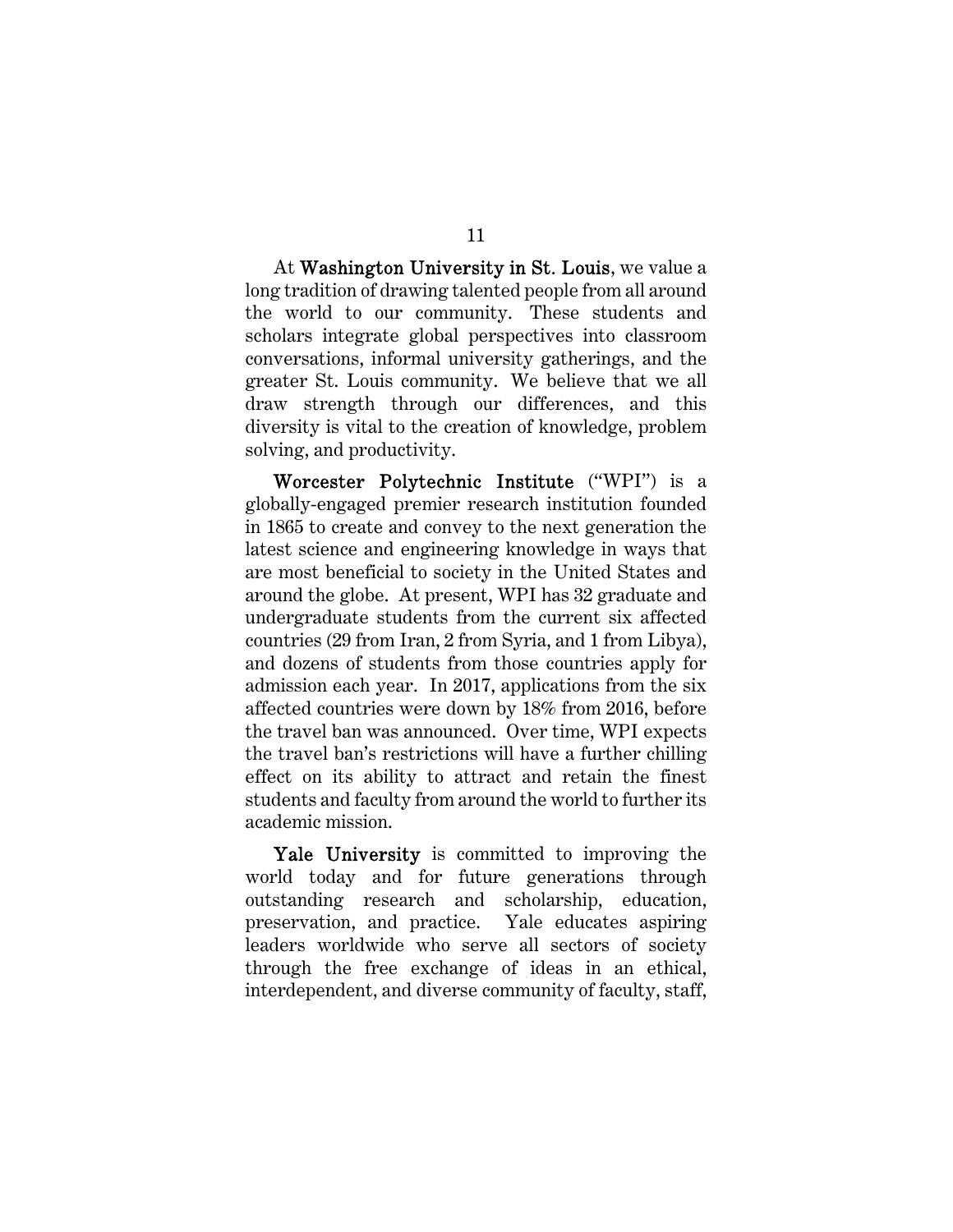students, and alumni. Yale's reach is local and international, engaging with people and institutions in the U.S. and across the globe in the quest to promote cultural understanding, improve the human condition, and delve more deeply into the unknown. Yale is more than an institution of higher education; it is a community where people of diverse cultures and nationalities live, study, and work, connected by their similarities and enriched by their differences.

# SUMMARY OF ARGUMENT

American colleges and universities have long recognized the importance of attracting international students, faculty, staff, and scholars. International scholars and faculty share important insights about conditions, traditions, and cultural values and practices in their home nations. Their work leads to critical advancements across all disciplines, from science and technology to arts and letters, often through crossborder collaborations that enhance their teaching and research. International students study here and return home as leaders in business, medicine, politics, and other fields. The benefits of international diversity in American higher education thus inure not only to colleges and universities themselves, but to the country and indeed the world as a whole.

The Executive Order issued on March 6, 2017, Protecting the Nation From Foreign Terrorist Entry Into the United States, Exec. Order No. 13,780, 82 Fed. Reg. 13,209 (Mar. 6, 2017), (hereinafter, "EO" or "Order") impairs *amici*'s ability to attract talented individuals from around the globe and so to meet their goals of educating tomorrow's leaders. The Order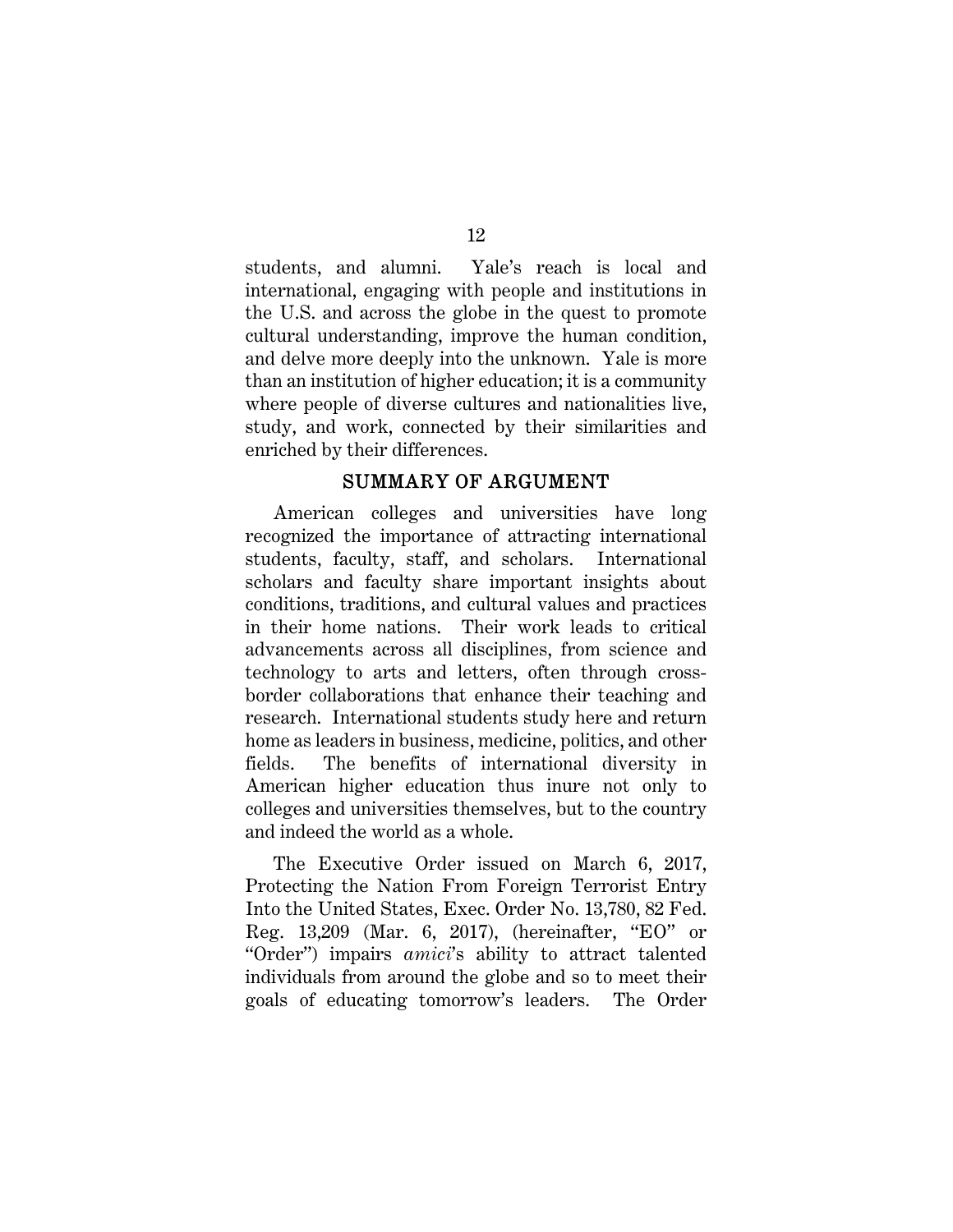suspends for 90 days the entry into the U.S. of nationals of six Muslim-majority countries—Iran, Libya, Somalia, Sudan, Syria, and Yemen. EO § 2(c). Although the Order excludes certain visa-holders, it bars entry of nationals from the six affected countries who seek the categories of visas most commonly relied upon by *amici*'s international students, faculty, staff, and scholars. *Id.*  $\S$  2(c), 3(a) & (b). Despite the extensive individualized vetting a person must undergo to secure such visas, the Order would bar persons from the six affected countries from prospectively obtaining them, based solely on their nations of origin.

The Order directly threatens *amici*'s ability to attract persons not only from the six specified countries, but from around the world. The Order contradicts the values that American colleges and universities have traditionally touted as benefits of studying and working here, including the freedom of religion and equality embodied in the First and Fourteenth Amendments. Indeed, universities in other countries have used the Order to recruit international students, faculty, and scholars away from U.S. institutions. And large groups of scholars have threatened to boycott meetings and conferences hosted in the U.S. because of it.

*Amici* have already felt some of the Order's damaging effects. The Order was issued around the same time *amici* were sending admissions offers to prospective international students. Against the possibility that they might not obtain visas before the start of the fall semester, many of these admitted students may have chosen to pursue their education in other countries, rather than in the U.S. If permitted to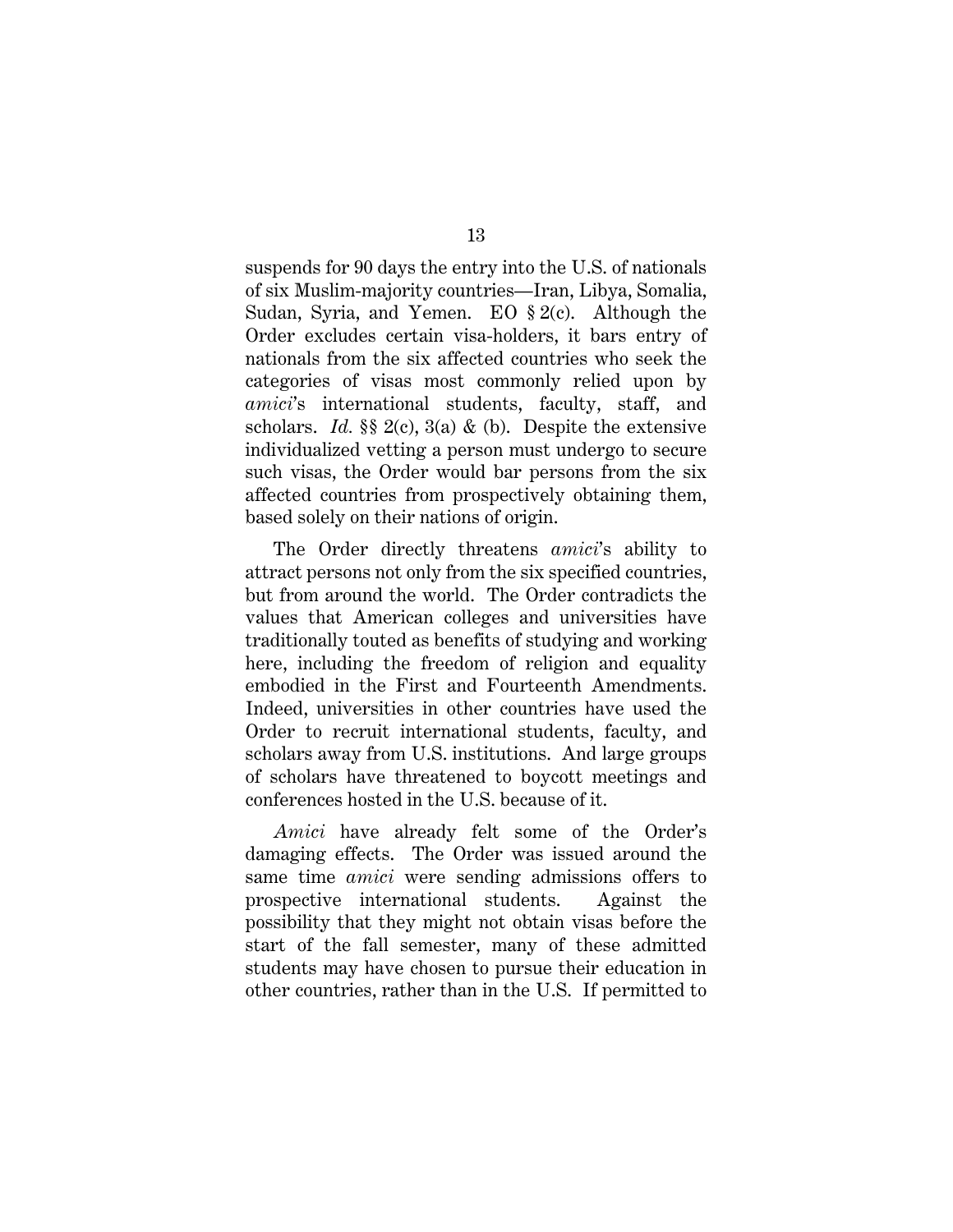stand, the Order will discourage many prospective international students from even applying to *amici*, or any other American university, during future application cycles. Similarly, international scholars and faculty advised many *amici* that they could not accept invitations and offers to work and teach here given the uncertainty surrounding the Order. Even worse, *amici* are harmed by the Order without any evidence that an appreciable number of nationals from these six countries—all of whom the government already vets before permitting them to study or work here—pose any threat to the safety or security of the U.S. or *amici*'s campuses. Upholding the Order will send the message that any country's citizens may be unjustly targeted for exclusion and the Order's negative effects will only worsen.

The harms of the Order to *amici* are not cured by limiting its scope to "foreign nationals who lack any bona fide relationship with a person or entity in the United States." *Trump v. Int'l Refugee Assistance Project*, 137 S. Ct. 2080, 2087, 2088–89 (2017) (per curiam). This line has not resolved the uncertainty the Order injected into *amici*'s engagement with international students, faculty, and scholars, who are left to wonder at what point their relationship with *amici* becomes "bona fide." May prospective students enter the country to visit a campus before applying for admission? May a prospective faculty member visit the U.S. to give a job talk? May a scholar enter the country to attend but not speak at a conference? To accept an uncompensated academic appointment? Given these sorts of unresolved questions, the Order, even as partially stayed, has a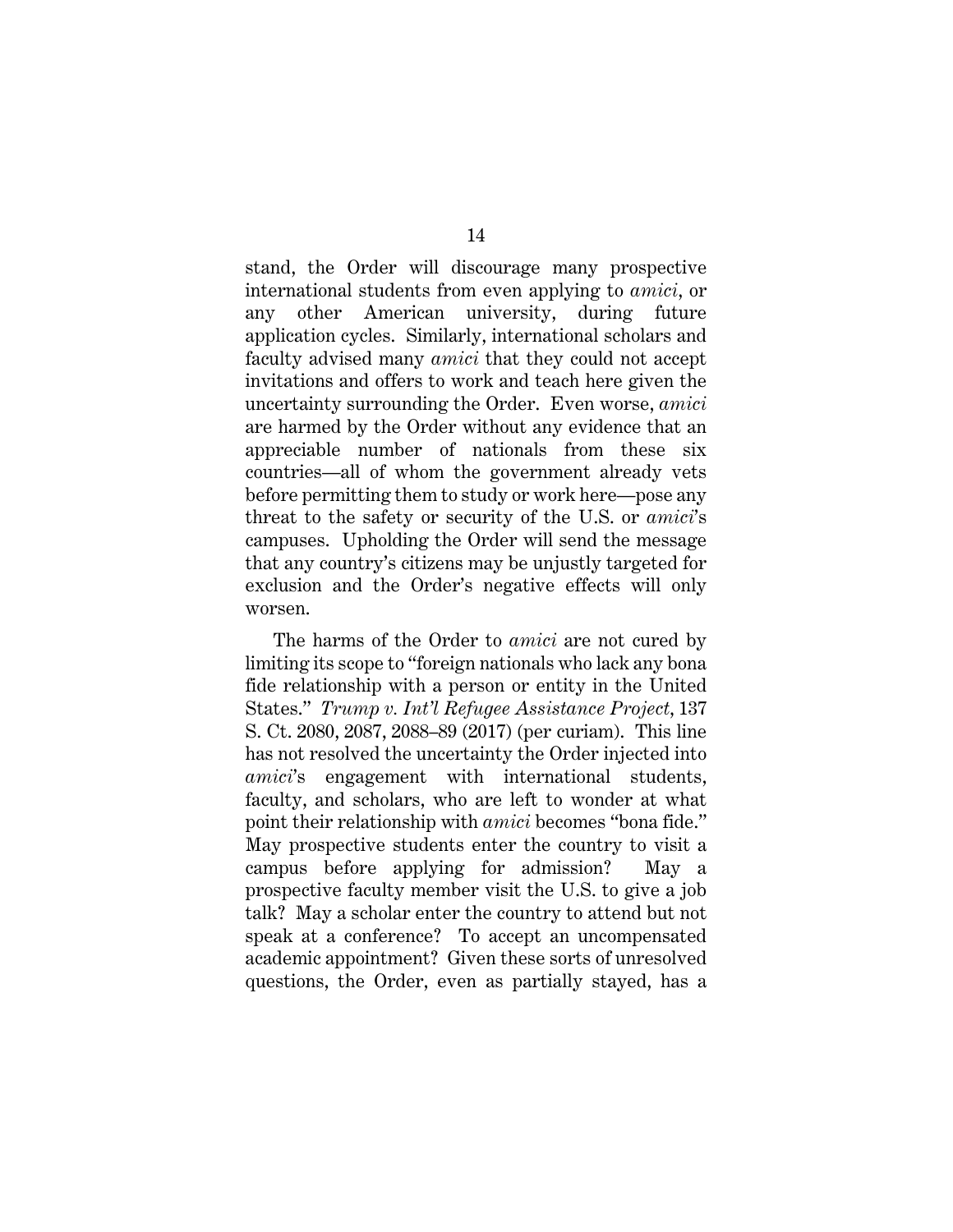pronounced chilling effect on persons who would apply to, or be recruited or invited by, *amici* in the future.

Because the Order both threatens American higher education and offends important, defining principles of our country, *amici* respectfully submit this brief in support of Respondents.

#### ARGUMENT

#### I. International Students, Faculty, and Scholars Are Vital to *Amici*, the U.S., and the World.

*Amici*'s ability to foster rich educational environments depends in part on their ability to attract students, faculty, and scholars from around the globe. The international members of *amici*'s communities contribute to the vibrant campus life, world-class educational offerings, and research discoveries for which *amici* are known. These individuals' contributions redound to the benefit of all members of *amici*'s campus communities, the U.S., and the world.

# A. Each *Amicus* Is Home to a Significant Percentage of Students, Faculty, and Scholars Who Are Citizens of Other Nations.

*Amici* are firmly committed to attracting the most exceptional individuals from all nations.In the 2015–16 academic year, U.S. universities welcomed more than one million international students.2 *Amici*'s campuses

<sup>2</sup> Sara Custer, *Open Doors: U.S. Surpasses 1 Million International Students*, The Pie News (Nov. 14, 2016), https://thepienews.com/news/open-doors-us-surpasses-1-millioninternational-students/; Molly Land & Kathryn Libal, *Trump is Undermining Higher Education as a Global Enterprise*, The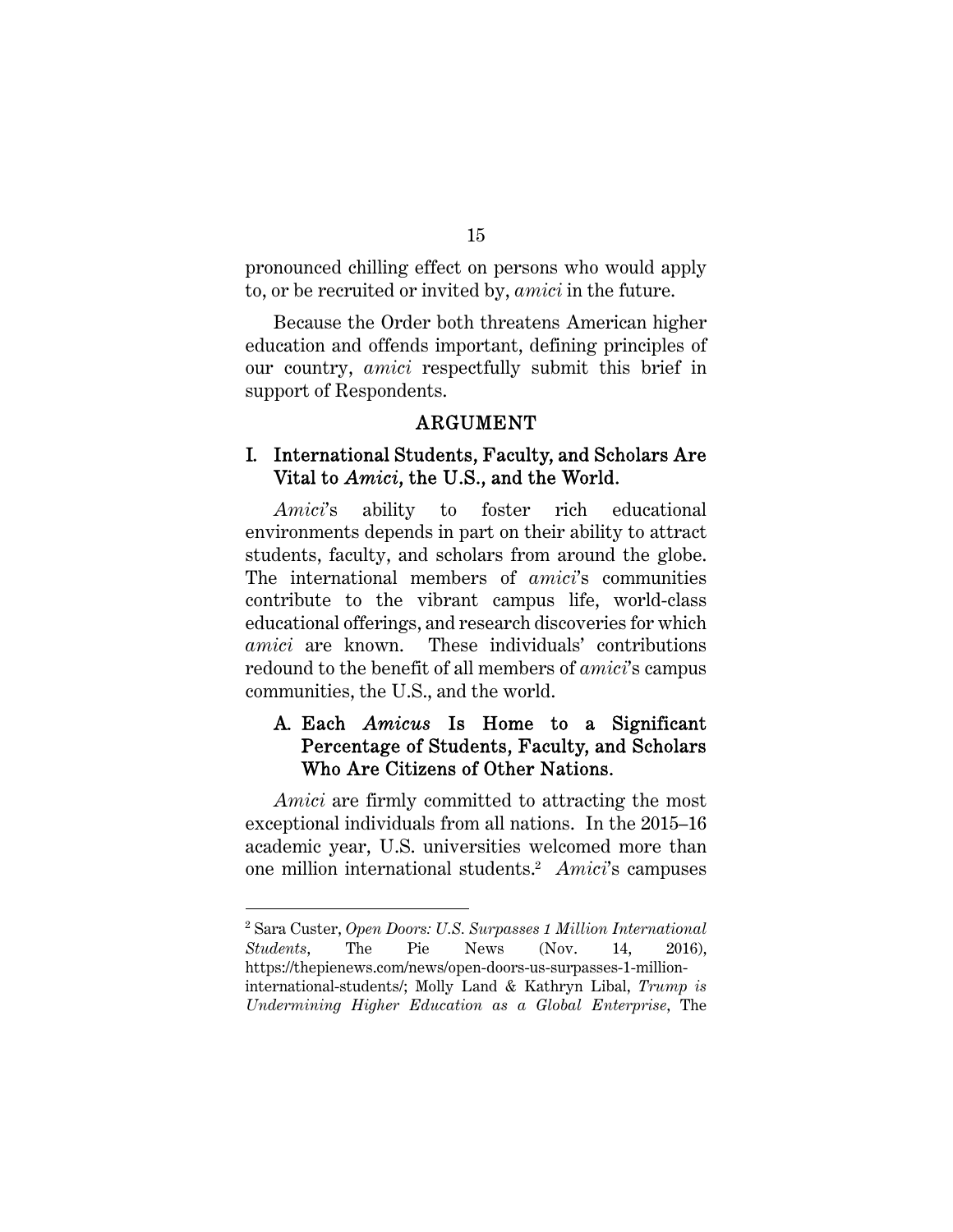reflect this trend. Each is home to a significant percentage of international students, faculty, and scholars—including many nationals of the six countries affected by the Order. This international presence is true across *amici*'s campuses even though *amici* vary in size, location, and focus.

For example, in fall 2016, Columbia University enrolled 1,416 international undergraduates (16% of Columbia's undergraduate population) and 7,571 international graduate and professional students (38.7% of its graduate/professional students). USC had 10,571 international students—24.1% of its student body enrolled in fall 2016. At Duke, in fall 2016, 27% of the student population was international, including 13% of the undergraduate students, and 38% of the graduate students. The University of Pennsylvania's numbers are similar: 4,859 international students were enrolled in fall 2016, including 13% of the incoming freshmen and more than 25% of graduate students. As of October 2016, Stanford enrolled 4,164 international students, comprising 24% of the student population. In fall 2016, 6,764 international students were enrolled at the University of Michigan, comprising 15% of its student population.

*Amici* also benefit from the contributions of international faculty and scholars. More than 40% of MIT's faculty is international. At Princeton, approximately 30% of faculty appointees, 50% of

Chronicle of Higher Education (Jan. 31, 2017), http://www.chronicle.com/article/Trump-Is-Undermining-Higher/239060.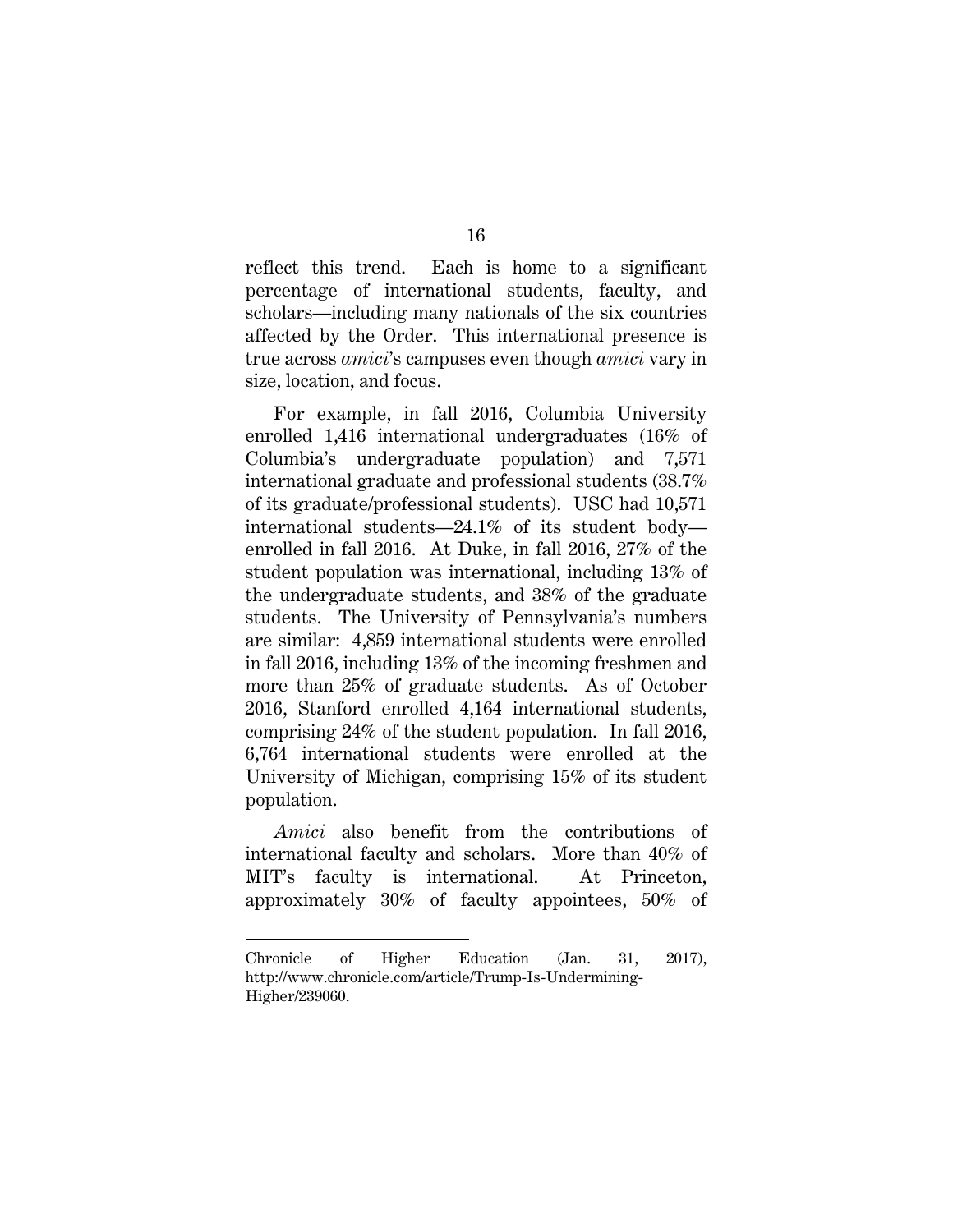academic professionals (professional researchers, specialists, librarians, and postdoctoral fellows), and 50% of visiting faculty and researchers are international (including lawful permanent residents). The University of Chicago counts as international (including lawful permanent residents) 24% of its faculty and other academic appointees, as well as 63% of its postdoctoral researchers and 10% of its staff members. At Cornell, 5.1% of faculty are international, as are 26.4% of other academic employees and postdocs. Yale's faculty is 10% international, as is approximately 65% of its postdoctoral research community. In fall 2016, Northwestern was home to 1,534 international scholars, in positions ranging from postdoctoral scholars to researchers and faculty. Thirty-four percent of Emory's 944 full-time research staff are nonresident aliens.

*Amici*'s international students, faculty, and scholars include persons from the six countries affected by the Order. USC had 168 students from Iran alone enrolled in fall 2016. Princeton has more than 50 students and employees from the six affected countries, and its graduate school received approximately 150 applications for fall 2017 (and more than 700 applications in the past five years) from students from those nations. Over the past three years, Rice has hosted between 32 and 35 students from the six affected countries and received more than 600 applications from undergraduate and graduate students from those countries. Brown has more than 20 students and scholars from the countries affected by the Order. Penn has three undergraduate students, 32 graduate and professional students, and at least two students admitted for fall 2017 from the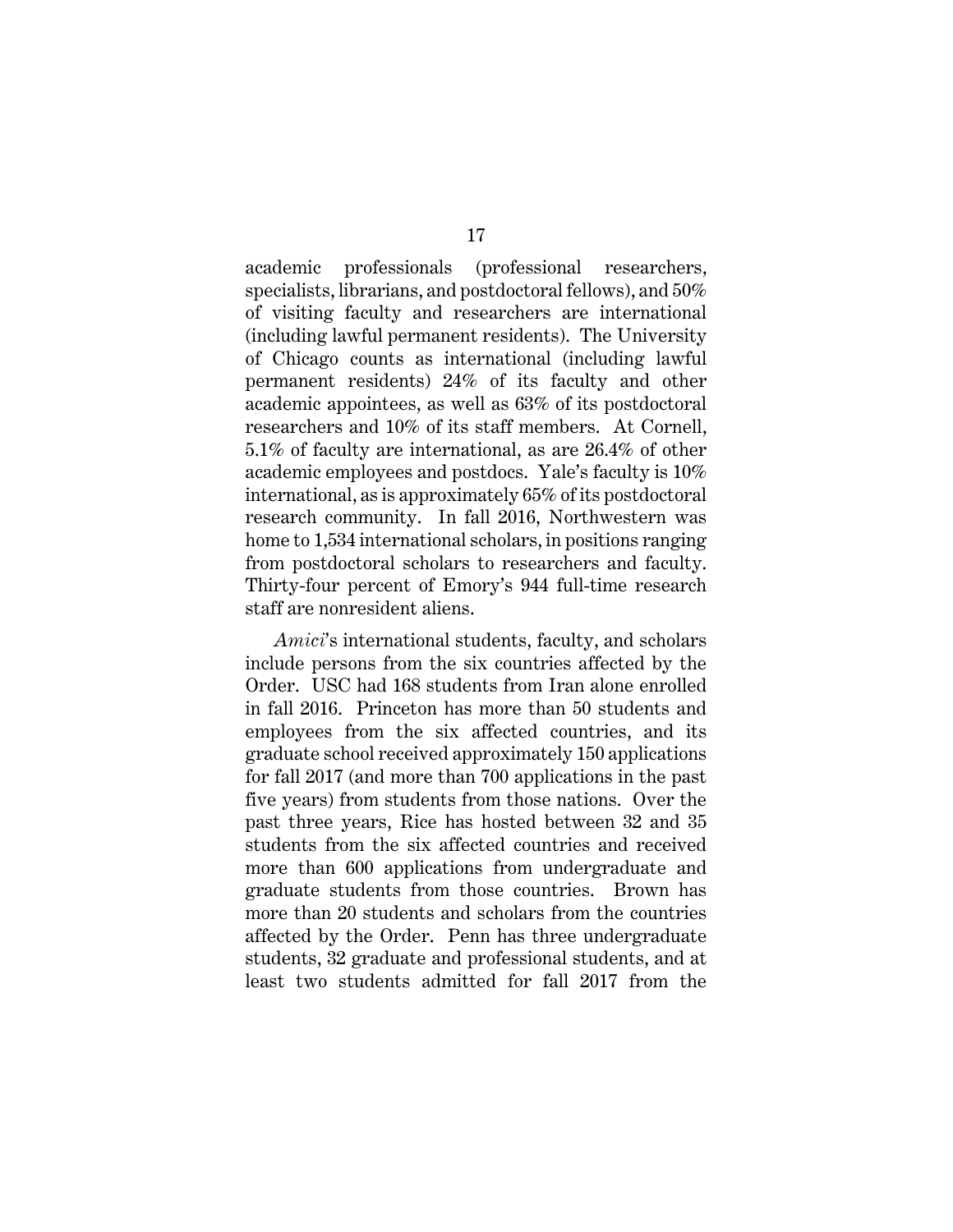countries covered by the Order. The University of Chicago has 22 students from Iran, as well as two students from Sudan, two students from Syria and two recent graduates from Iran who are employed under Optional Practical Training (OPT) and University sponsorship.3 In the past academic year, Northwestern welcomed 45 students and 22 scholars from Iran, as well as two students from Syria, one from Sudan, and one from Yemen, and extended offers of admission for the current academic year to at least 16 prospective students affected by the Order. Carnegie Mellon has 31 students and 10 faculty and scholars from the six affected countries at its U.S. locations. WPI has 32 undergraduate and graduate students and 29 faculty and scholars from the affected countries. Harvard counts 45 students and 63 scholars from the six affected countries who are present on nonimmigrant visas, along with 77 dependents from those countries, and has admitted 23 students from those countries for fall 2017. MIT currently has 58 degree and non-degree students, 53 scholars, and 6 recent graduates on OPT from the six affected countries. Emory hosts 40 faculty members and

<sup>&</sup>lt;sup>3</sup> "Optional Practical Training (OPT) is temporary employment that is directly related to an F-1 student's major area of study." U.S. Customs & Immigration Enforcement, *Optional Practical Training (OPT) for F-1 Students* (last updated Feb. 1, 2017), https://www.uscis.gov/working-united-states/students-andexchange-visitors/students-and-employment/optional-practicaltraining. Although most students can apply for 12 months of OPT employment authorization before or after completing their academic studies, certain students with degrees in science, technology, engineering, and math fields may apply for a 24-month extension of post-completion OPT. *Id.*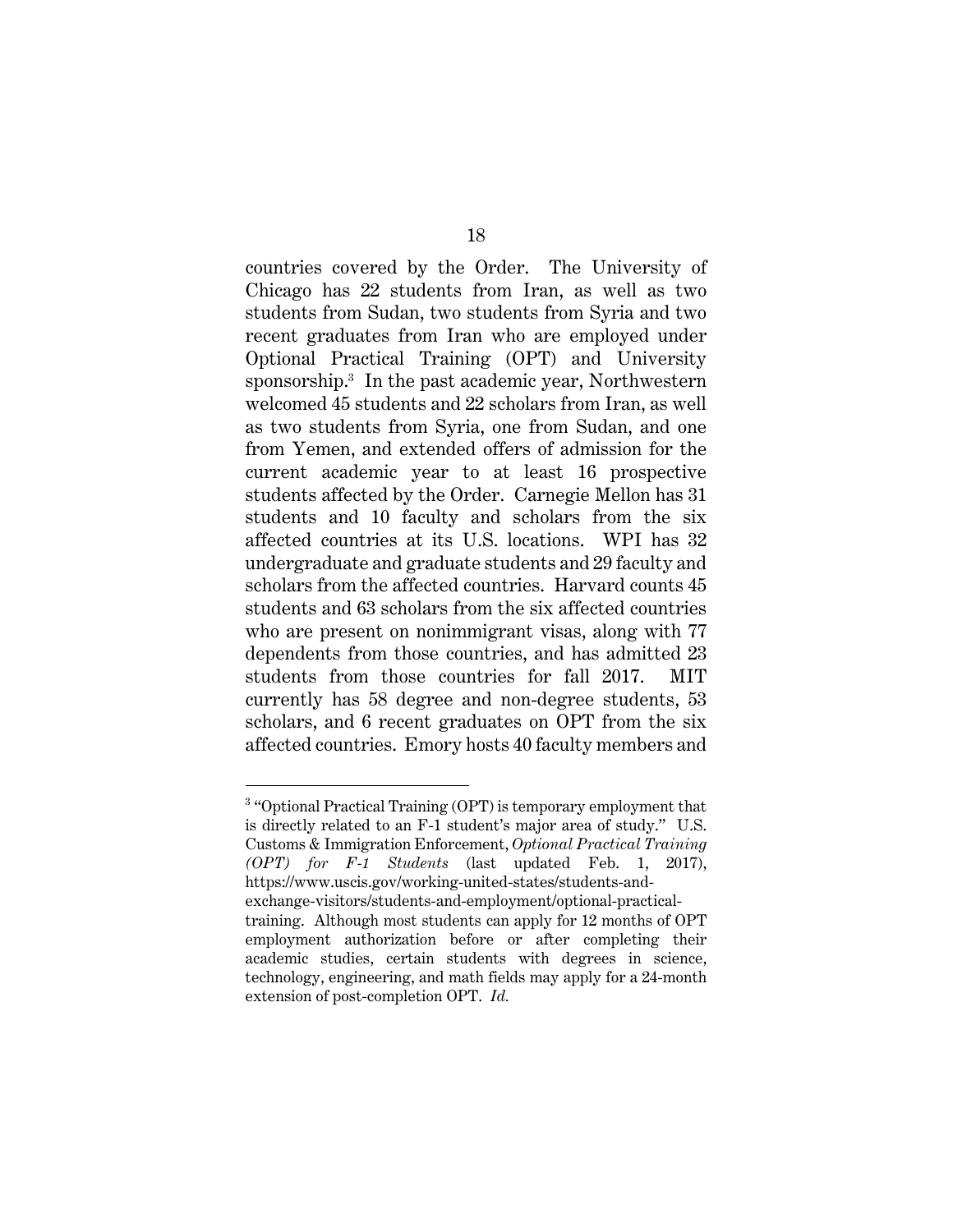scholars from those countries. Twenty-one of Boston University's faculty and scholars are from three of the six countries. Tufts hosts 18 faculty and scholars from the affected countries. These are just a few of the universities where persons from the affected countries make invaluable contributions to *amici*'s communities.

The international presence at *amici*'s campuses is no accident. *Amici* have invested significant time and resources to attract international students, faculty, and scholars. For example, *amici* have established many programs and centers focused on specific subjects like archaeology and the ancient world, including the Joukowsky Institute for Archaeology and the Ancient World at Brown and the University of Chicago's Oriental Institute for the study of ancient Near Eastern civilizations; schools dedicated to international relations like the School of International and Public Affairs at Columbia; residential communities focusing on crosscultural collaboration like the Global Village at Dartmouth; and centers that serve as the focal point for international students, faculty, and scholars, like the Davis International Center and Mamdouha S. Bobst Center for Peace and Justice at Princeton, the Bechtel International Center at Stanford, the McDonnell International Scholars Academy at Washington University, and the World Fellows Program, Jackson Institute for Global Affairs, and MacMillan Center for International and Area Studies at Yale. Other programs focus on educating foreign ministers, including those from the six countries affected by the Order. For example, Harvard Kennedy School and T.H. Chan School of Public Health offer an annual Harvard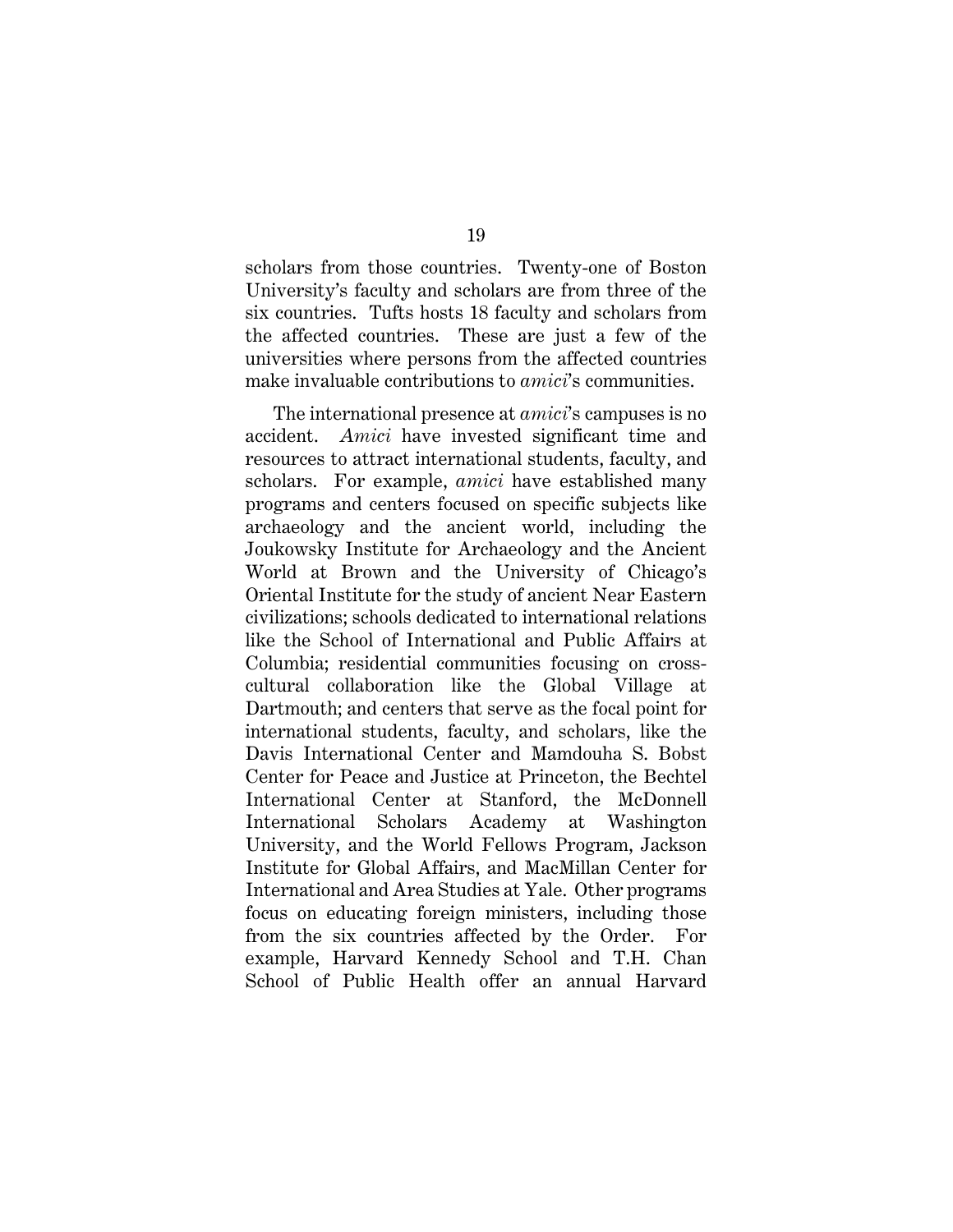Ministerial Leadership Program, in which ten to twelve serving education, health, and finance ministers are invited to a rigorous summer course in Cambridge for leadership enhancement.

The success of these centers, programs, and offerings—and the success of *amici* in more generally attracting persons from around the world—depends on U.S. immigration policies. Many international students, faculty, and scholars are present on J-1 visas. This longstanding program is administered by the State Department to "foster[] global understanding through educational and cultural exchanges."4 Indeed, the State Department's website expressly instructs J-1 visa recipients to "return to their home country…to share their exchange experiences."5 As discussed below, many do—and the U.S. and the world benefit from their return, including advances in medicine and science, progress toward equal treatment of women and religious minorities, and respect for democracy and the rule of law.

The U.S. offers other types of visas to international students, faculty, and scholars as well. Many students

<sup>4</sup> Bureau of Educ. & Cultural Affairs, U.S. Dep't of State, J-1 Visa Exchange Visitor Program, Common Questions–Basics, https://j1visa.state.gov/basics/common-questions/ (last visited Sept. 15, 2017).

<sup>&</sup>lt;sup>5</sup> Id. The importance of the J-1 Visa Program is underscored by the existence of J-2 visas, which permit "spouses and dependents . . . of J-1 exchange visitors [to] accompany or later join the J-1 holder in the United States." Bureau of Educ. & Cultural Affairs, U.S. Dep't of State, J-1 Visa Exchange Visitor Program, About the J-2 Visa, https://j1visa.state.gov/basics/j2-visa/ (last visited Sept. 15, 2017).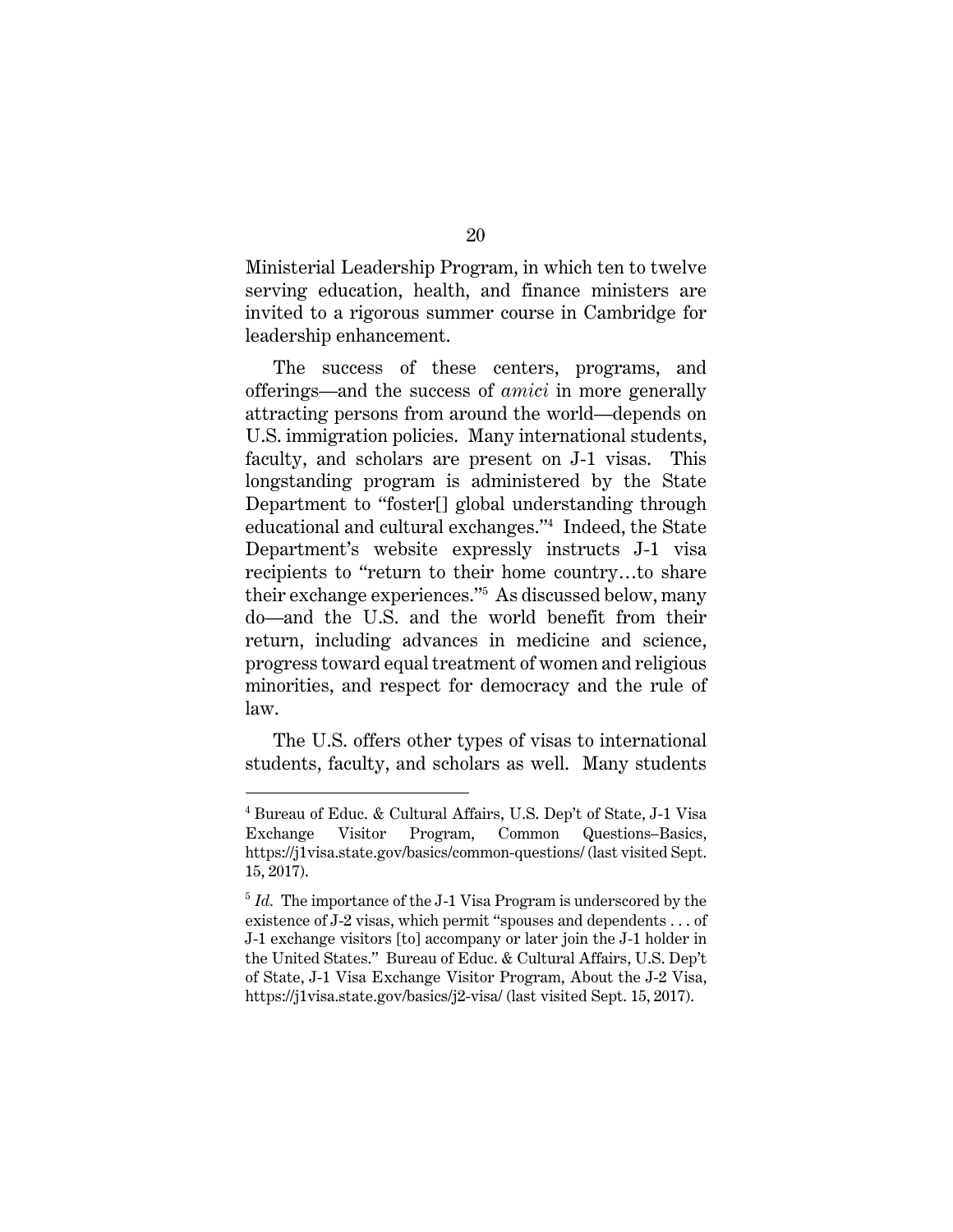attending full-time degree programs rely on F-1 visas, which allow them to remain in the U.S. for as long as it takes to complete their courses of study. And some university faculty, research scholars, and staff hold H-1B visas, which allow U.S. employers to fill gaps in the existing labor force with highly-skilled, temporary workers from other countries. Many researchers are employed through H-1B visas, most notably for positions in technology and the sciences.6 Some universities also use the O-1 visa program, which enables professors or researchers with extraordinary demonstrated ability in the arts, sciences, education, business, or athletics to enter the U.S. temporarily to work in their specified field.<sup>7</sup>

*Amici*'s ability to accomplish their educational missions necessarily depends on clear, consistent, predictable, and nondiscriminatory application of American immigration policies. The many international students, faculty, and scholars who make *amici*'s campuses their homes and workplaces are thoroughly

<sup>6</sup>  *See, e.g.*, American Immigration Council, *Fact Sheet: The H-1B Visa Program: A Primer on the Program and Its Impact on Jobs, Wages, and the Economy* (Apr. 1, 2016), https://www.americanimmigrationcouncil.org/research/h1b-visaprogram-fact-sheet (reporting that "the presence of research universities accounts for H-1B demand" in many metro areas, and that "[n]early two-thirds of requests for H-1B workers are for STEM occupations. There is also high demand for workers in healthcare, business, finance, and life sciences industries.").

<sup>7</sup> Bureau of Consular Affairs, U.S. Dep't of State, U.S. Visas: Temporary Worker Visas, https://travel.state.gov/content/visas/en/employment/temporary.ht ml (last visited Sept. 15, 2017).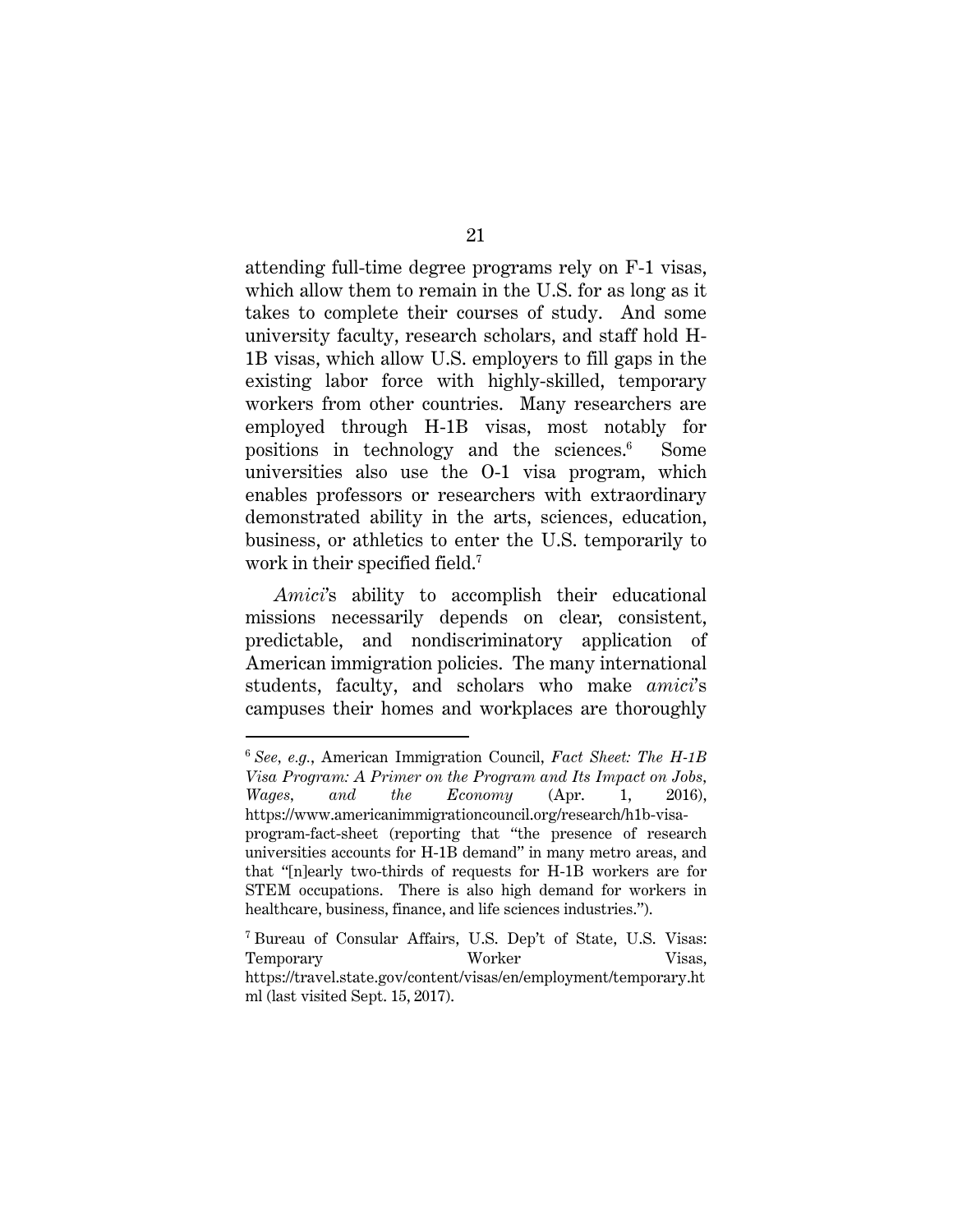vetted through existing visa programs.8 *Amici* must be able to assure international students, faculty, and scholars that once they have been cleared through standard vetting procedures, they may enter the U.S. to pursue their studies and scholarship.

### B. International Students, Faculty, and Scholars Contribute Significantly to *Amici*'s Campuses.

International students, faculty, and scholars make substantial contributions to *amici*'s campuses. International diversity facilitates regular interactions between individuals from different cultures with varied life experiences: a Muslim student from Iran brings something different to the seminar table than a Jewish professor from the Midwestern U.S. or a Christian graduate student from Western Europe. When individuals from different backgrounds with distinctive life experiences live and study together on the same campus, the resulting diversity promotes the free exchange of ideas, encouraging individuals to consider issues from a multiplicity of perspectives and providing a greater understanding of our global, pluralistic society.

This Court acknowledged these benefits when it held that universities have a compelling interest in obtaining the "educational benefits that flow from student body diversity." *Fisher v. Univ. of Tex. at Austin*, 133 S. Ct. 2411, 2419 (2013) (quoting *Grutter v. Bollinger*, 539 U.S.

<sup>8</sup> Joint Decl. of Madeline Albright, Avril Haines, Michael Hayden, John Kerry, John McLaughlin, Lisa Monaco, Michael Morell, Janet Napolitano, Leon Panetta, and Susan Rice ¶ 6, *Washington v. Trump*, No. 17-35105 (9th Cir. Feb. 6, 2017), ECF No. 28-2 (hereinafter "Government Officials Declaration").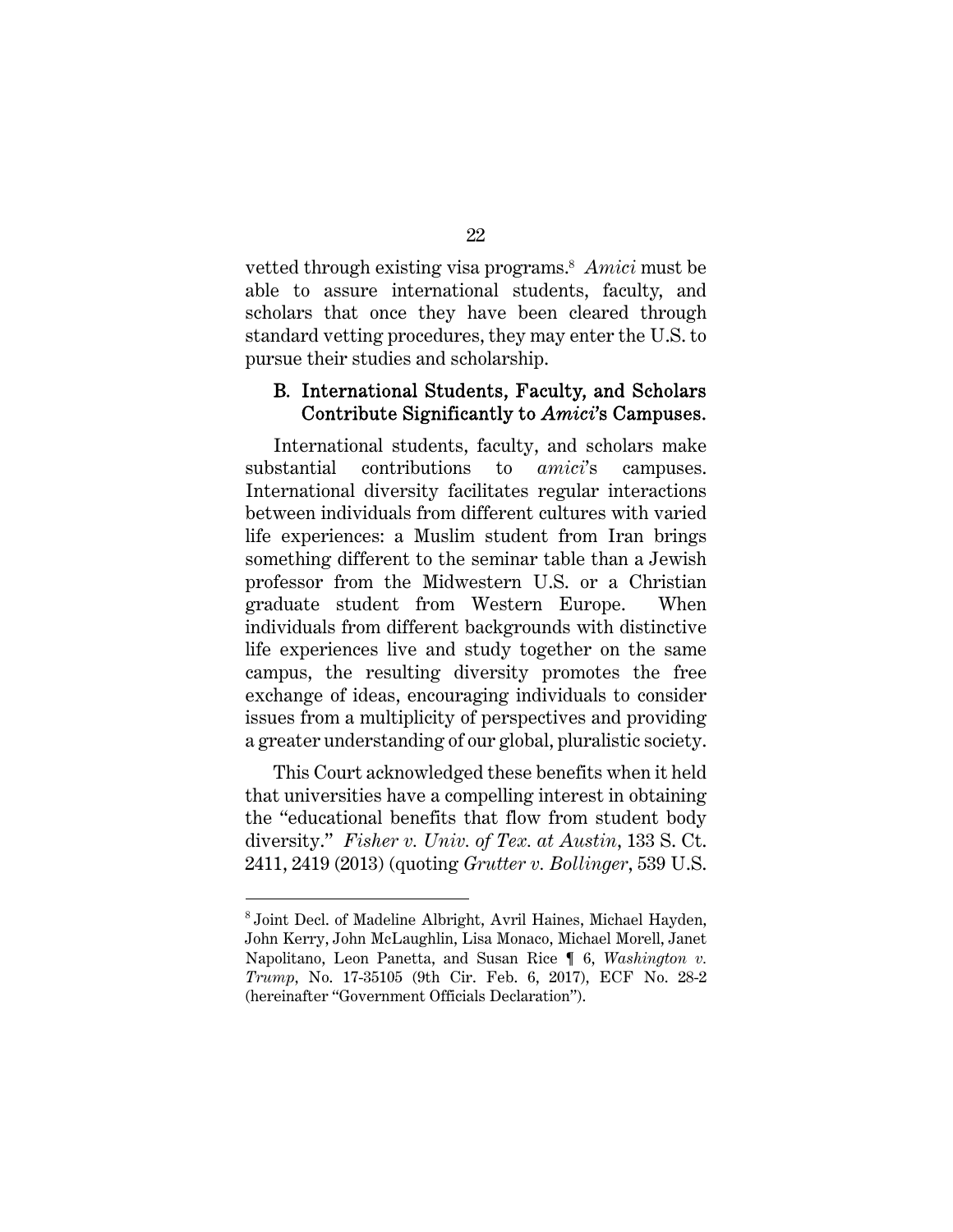306, 330 (2003)). "The academic mission of a university is a special concern of the First Amendment," and "[p]art of the business of a university [is] to provide that atmosphere which is most conducive to speculation, experiment, and creation." *Id*. at 2418 (internal quotation marks omitted; second bracket in original). The Court wrote that a diverse student body contributes to this atmosphere by fostering "enhanced classroom dialogue" and "lessening . . . isolation and stereotypes." *Id*. Accordingly, this Court has recognized that to "fulfill[] [their] mission[s]," universities must be able to recruit students (and, by extension, faculty and scholars) who will "contribute the most to the robust exchange of ideas." *Grutter v. Bollinger*, 539 U.S. 306, 324 (2003) (quoting *Regents of Univ. of Cal. v. Bakke*, 438 U.S. 265, 313 (1978)).

International diversity is uniquely valuable. For many of *amici*'s students, enrollment in the university will be their first exposure to students, faculty, and scholars from other nations or other religious backgrounds. Such exposure both in and outside of the classroom enriches students' experiences and teaches them how to collaborate across ethnic and religious differences. Moreover, international students, faculty, and scholars provide particular insight into the world's current problems and potential solutions. A Syrian student who has lived through the country's ongoing civil war necessarily will have an important perspective on the causes of that conflict and on how the rest of the world might help alleviate it. These opportunities for cross-cultural understanding are integral to *amici*'s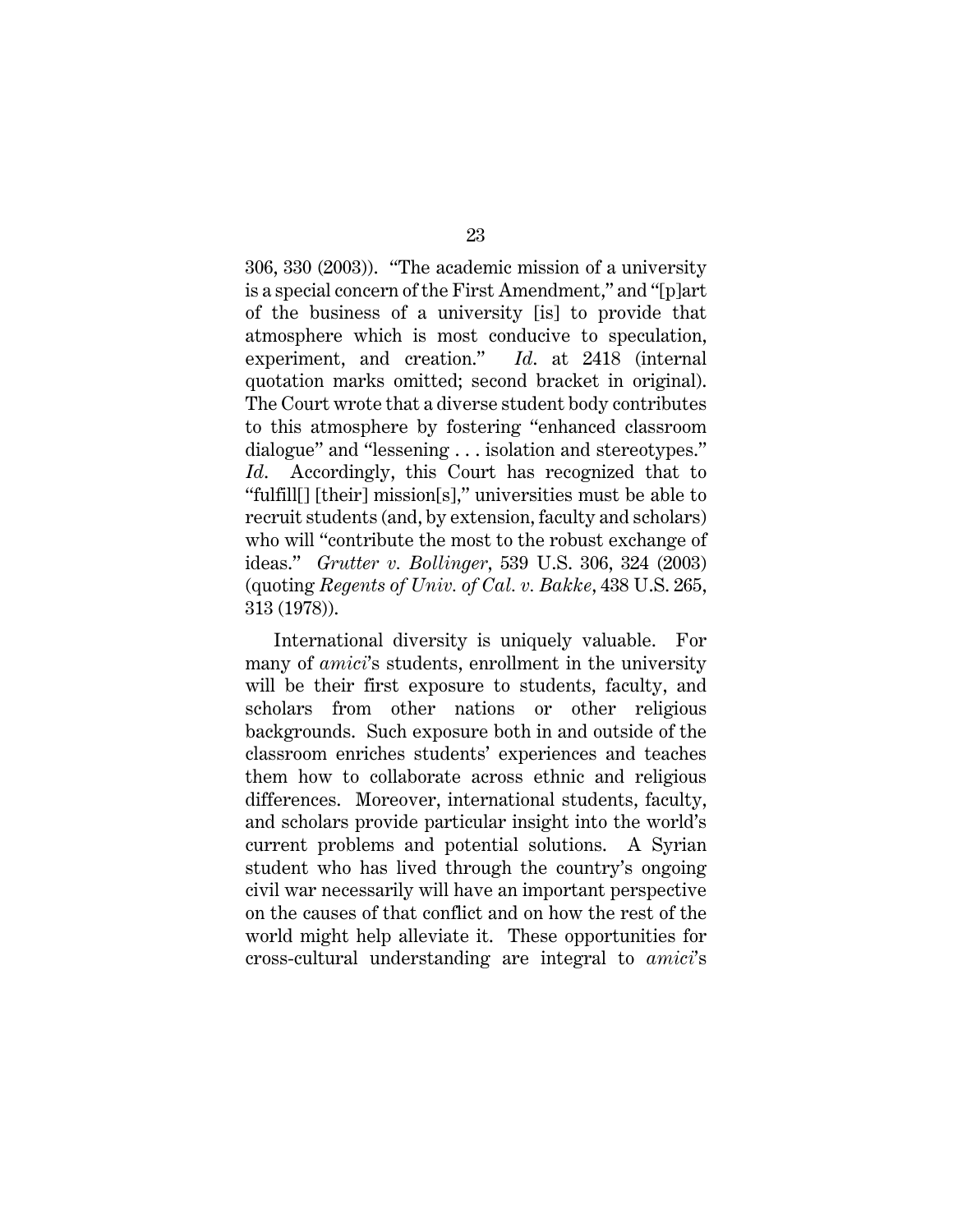ability to provide some of the best educational programs in the world.

International students, faculty, and scholars also contribute to *amici*'s campuses through their academic interests and achievements. For example, many study, teach, and research in fields that are underpopulated by American-born students, faculty, and scholars, such as the sciences, technology, engineering, and mathematics ("STEM"). By one account, more than one third of international students during the 2015–16 year studied engineering, math, or computer science, and "many" of the 14% who participated in F-1 OPT worked in STEM fields.9 Continuing to permit international students and faculty to study and work at *amici* universities is particularly important given the pressing need for scholarship and research in these fields.

# C. The Enrollment and Employment of International Students, Faculty, and Scholars Benefit the U.S. and the World.

International students, faculty, and scholars make significant scientific, technological, social, and political contributions to the U.S. and the world, above and beyond the benefits to *amici*'s campus communities.

To begin, international students make significant contributions to the U.S. economy. One estimate provides that international students directly contributed \$32.8 billion to the U.S. economy and supported or contributed to the creation of 400,000

l

<sup>9</sup> Sara Custer, *Open Doors*, *supra*.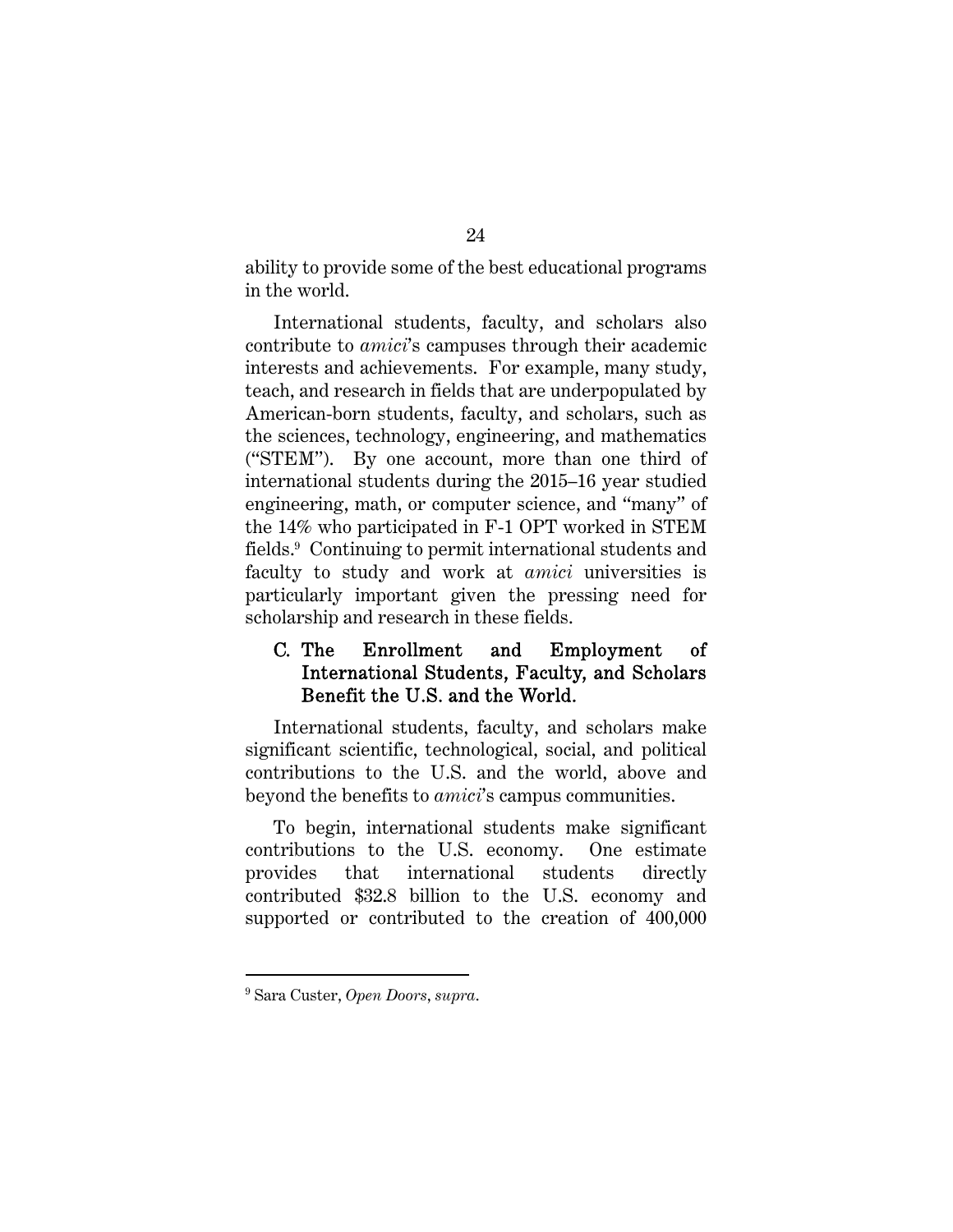American jobs in the  $2015-16$  academic year;<sup>10</sup> others suggest that international students "inject hundreds of billions into the U.S. economy" and "support[] well over a million U.S. jobs."11

In addition, many international students choose to remain in the U.S. and become leading innovators, entrepreneurs, artists, and thought-leaders. One study found that more than one third of U.S. innovators were born outside the country, and another ten percent have at least one foreign-born parent.12 Another analysis found that "[i]mmigrants have started more than one half (44 of 87) of America's startup companies valued at \$1 billion or more and are key members of management or product development teams in over 70 percent (62 of 87) of these companies."13

l

<sup>10</sup> NAFSA, NAFSA International Student Economic Value Tool, http://www.nafsa.org/Policy\_and\_Advocacy/Policy\_Resources/Poli cy\_Trends\_and\_Data/NAFSA\_International\_Student\_Economic\_ Value\_Tool/ (last visited Sept. 15, 2017).

<sup>&</sup>lt;sup>11</sup> Government Officials Declaration  $\P$  5(g) ("The Order will affect many foreign travelers, particularly students, who annually inject hundreds of billions into the U.S. economy, supporting well over a million U.S. jobs.").

<sup>12</sup> *See, e.g.*, Adams Nager, et al., Information Technology & Innovation Found., *The Demographics of Innovation in the United States* (Feb. 24, 2016), https://itif.org/publications/2016/02/24/demographics-innovationunited-states.

<sup>13</sup> Stuart Anderson, Nat'l Found. for American Policy, *Immigrants and Billion Dollar Startups* (Mar. 2016), http://nfap.com/wpcontent/uploads/2016/03/Immigrants-and-Billion-Dollar-Startups.NFAP-Policy-Brief.March-2016.pdf.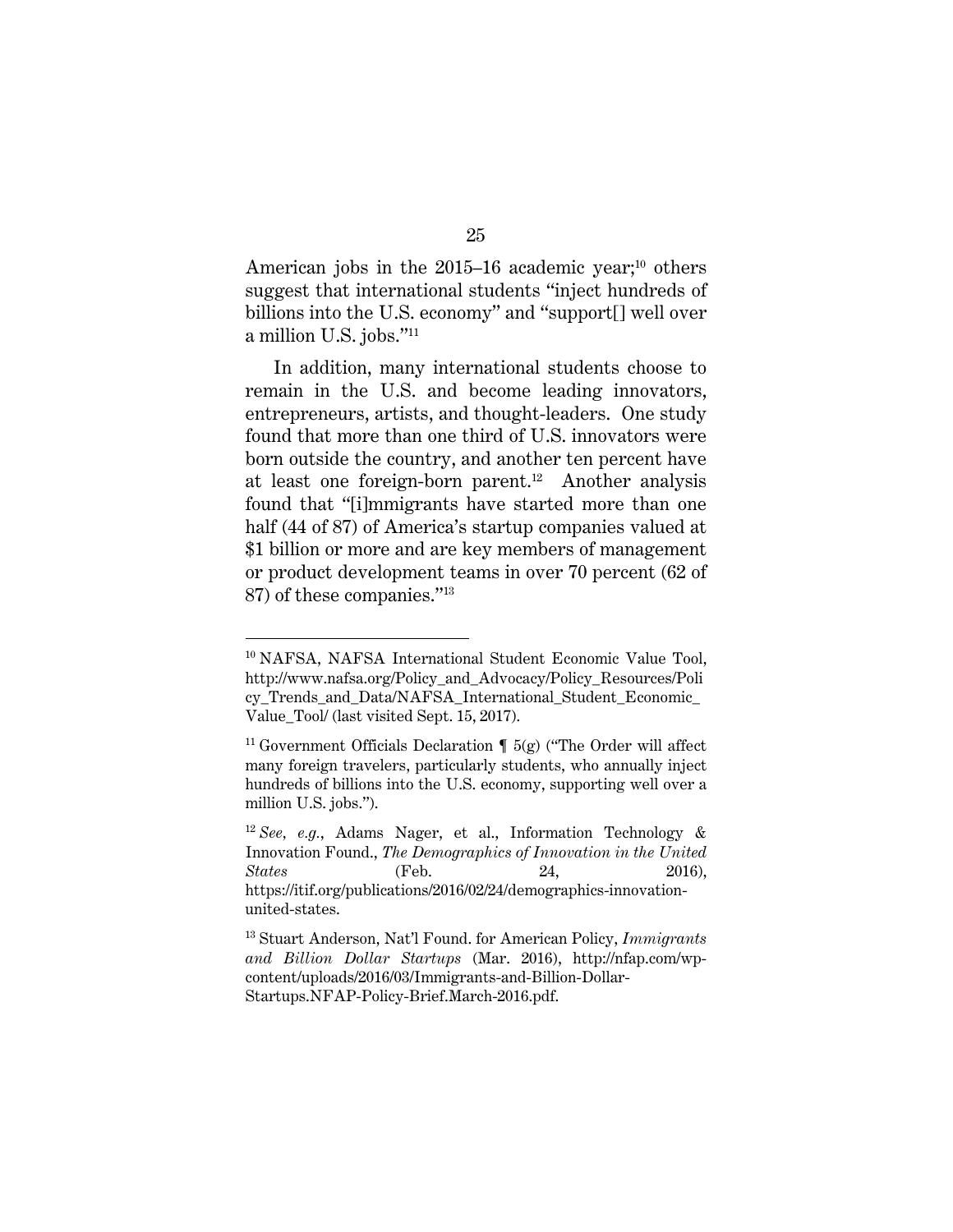The benefits from international students, faculty, and scholars at American universities are not just economic. These individuals make significant discoveries and contributions in their fields. Since 2000, forty percent of all American Nobel prize winners in Chemistry, Medicine, and Physics have been immigrants—and in 2016, *all six* American winners of the Nobel Prize in economics and scientific fields were foreign-born.14 These awards "represent great individual achievement but also reflect the state of research, openness and scientific advancement within [American] society."<sup>15</sup>

*Amici* have seen these successes up close. In 2014, the late Maryam Mirzakhani was the first woman to win the Fields Medal, known as the "Nobel Prize of Mathematics." Mirzakhani grew up in Iran before earning her Ph.D. at Harvard and becoming a professor at Princeton and then at Stanford.16 Professor Muawia Barazangi came to the U.S. from Syria for graduate study after earning his undergraduate degree from the University of Damascus; he earned a Ph.D. from Columbia before joining the faculty at Cornell, where he became a U.S. citizen and had a long and distinguished

*15 Id.*

<sup>14</sup> Stuart Anderson, *Immigrants Flooding America with Nobel Prizes*, Forbes (Oct. 16, 2016, 10:48 AM), http://www.forbes.com/sites/stuartanderson/2016/10/16/immigrant s-flooding-america-with-nobel-prizes/#3de213817f5f.

<sup>16</sup> *See* Katie Rose Quandt, *Meet the First Woman to Win the "Nobel Prize of Mathematics*," Mother Jones (Aug. 14, 2014), http://m.motherjones.com/mixed-media/2014/08/maryammirzakhani-first-woman-fields-medal-mathematics.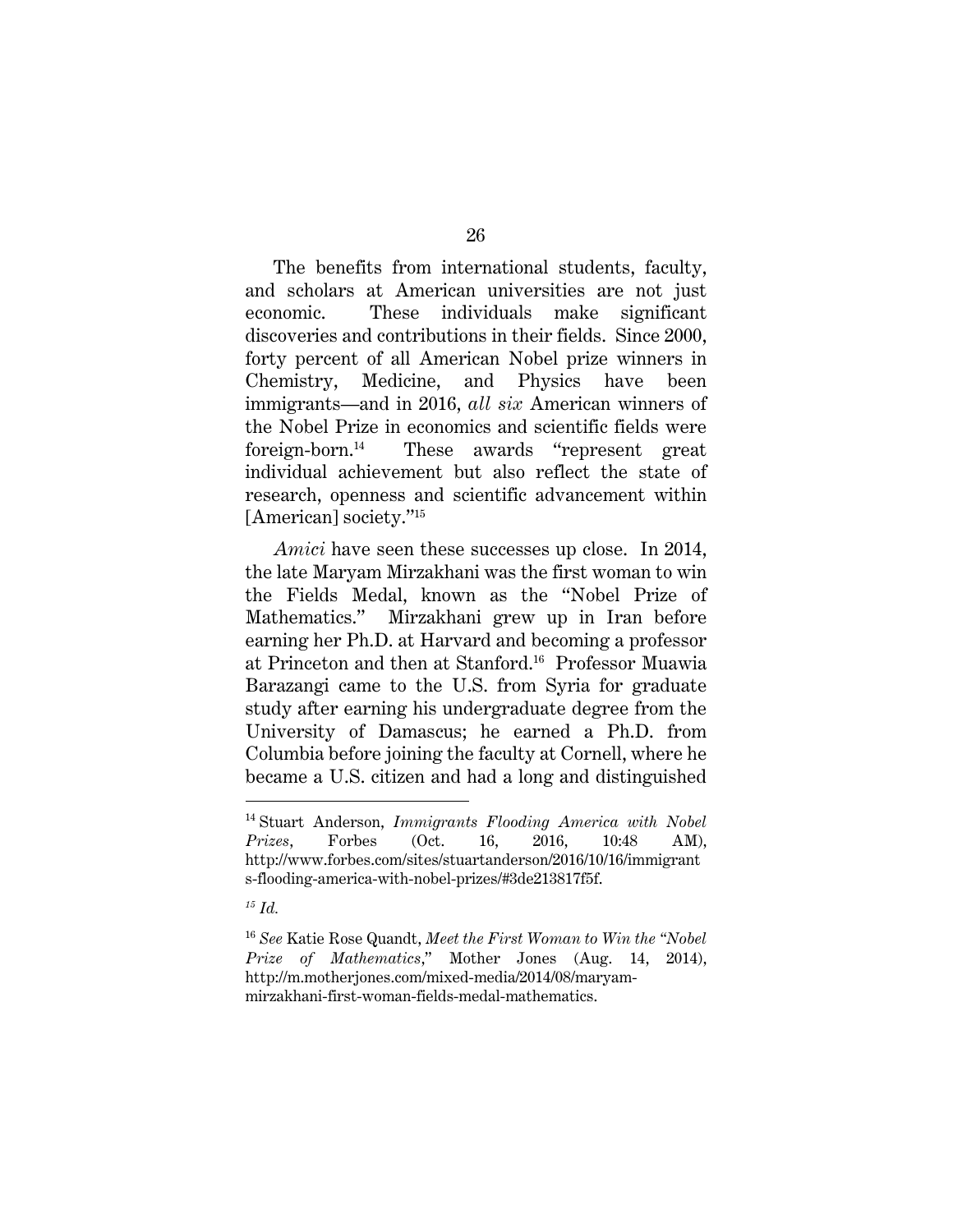research and teaching career in the field of Earth Sciences. Syrian-born Dina Katabi, a professor at MIT, came to the U.S. for graduate study at MIT, and has since won a Macarthur "Genius" grant for her work on improving wireless network efficiency and security.17

Education and employment at leading American universities also provide opportunities for individuals to experience life in the U.S. and gain a greater appreciation for American social, political, and cultural norms and ideas. These include democratic governance, respect for the rule of law and human rights, and tolerance of cultural, religious, and other differences. These individuals return to their home countries with a deeper understanding of and appreciation for the U.S. and its values—and, hopefully, a greater desire to engage in continuing discourse and exchange. They also return to their home countries with the tools necessary to improve conditions on the ground, such as through public health initiatives and good governance. This, in turn, promotes the economies of developing nations, and may stymie radicalization.18

International students, faculty, and scholars become leaders in their home countries. Yale counts among its

<sup>17</sup> Larry Hardesty, *Signal Intelligence*, MIT Tech. Rev. (Oct. 20, 2015), https://www.technologyreview.com/s/542131/signalintelligence/.

<sup>18</sup> *See, e.g.*, Omer Taspinar, *The Problem With Radicalism*, 19 Cairo Rev. 76, 80 (2015) (noting that "[a]n agenda based on human development with equal emphasis on education reform, democratic reforms, and socioeconomic advancement can address the ideological as well as economic root causes of radicalization.").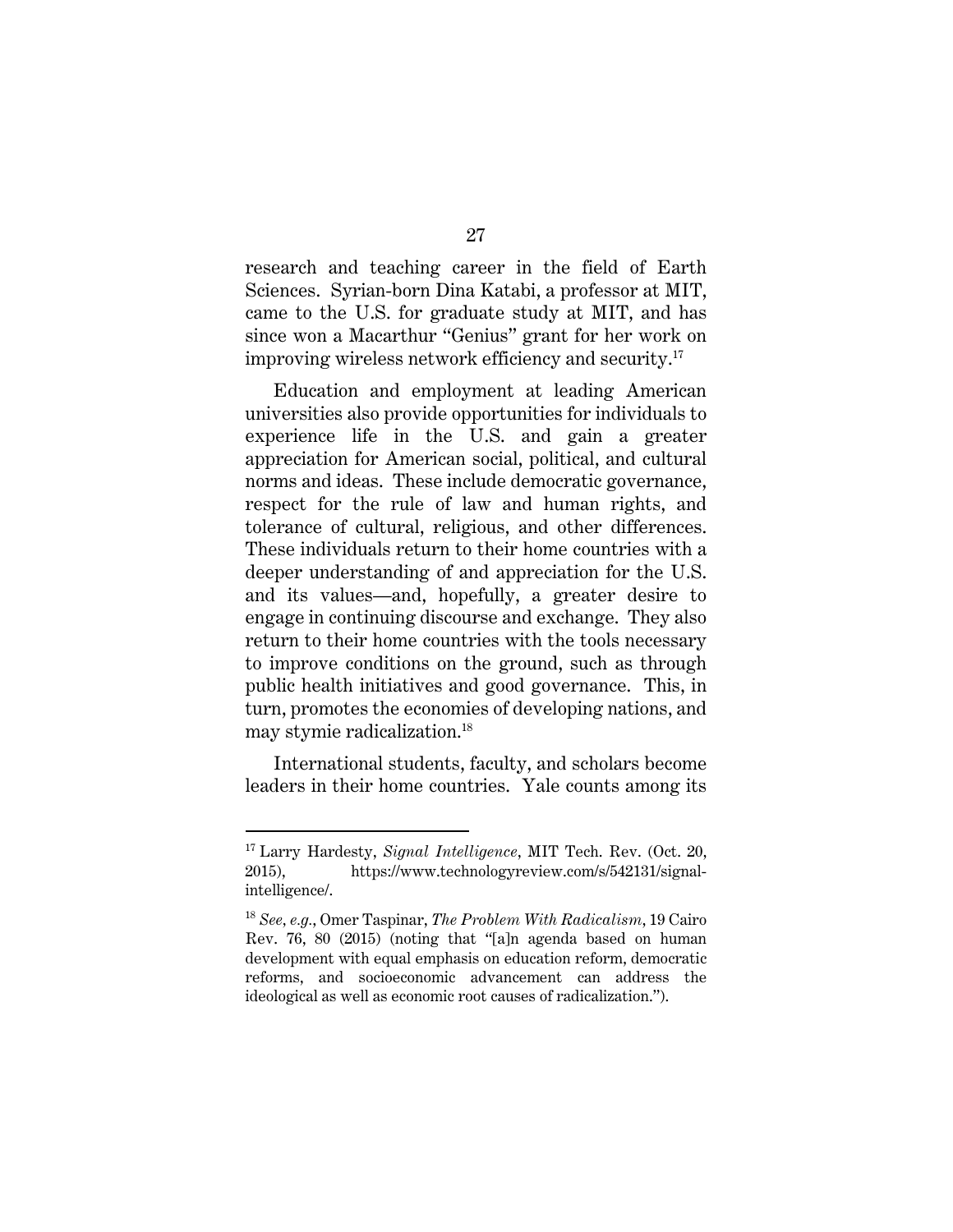distinguished alumni many foreign leaders, including Valdis Zatlers, former President of Latvia; Abd al-Karim al-Iryani, former Prime Minister of the Republic of Yemen; and Ernesto Zedillo, former President of Mexico. Alumni from MIT include Benjamin Netanyahu, Prime Minister of Israel; Kofi Annan, former Secretary-General of the United Nations; and Lucas Papademos, former Prime Minister of Greece. Pedro Kuczynski, President of Peru, attended Princeton. World leaders educated at Harvard include current Liberian President Ellen Johnson-Sirleaf (Africa's first elected female President) and former Prime Minister of Pakistan Benazir Bhutto. And Georgetown counts among its alumni many foreign leaders, including Abdullah II bin al-Hussein, the King of Jordan; José Manuel Barroso, former President of the European Commission; Saad Hariri, former Prime Minister of Lebanon; and Nasser Judeh, former Deputy Prime Minister and Minister of Foreign Affairs of Jordan.

# II. Even as Partially Stayed by This Court, the Order Harms Students, Faculty, Scholars, and Universities.

The Order has serious and chilling implications for *amici's* students, faculty, and scholars. It separates current students from their families, impairs the ability of American universities to draw the finest international talent, and inhibits the free exchange of ideas. It is imperative to *amici* that the Court consider these and other detrimental effects of the Order.

*First*, the Order hurts American universities by prohibiting or deterring international students, faculty,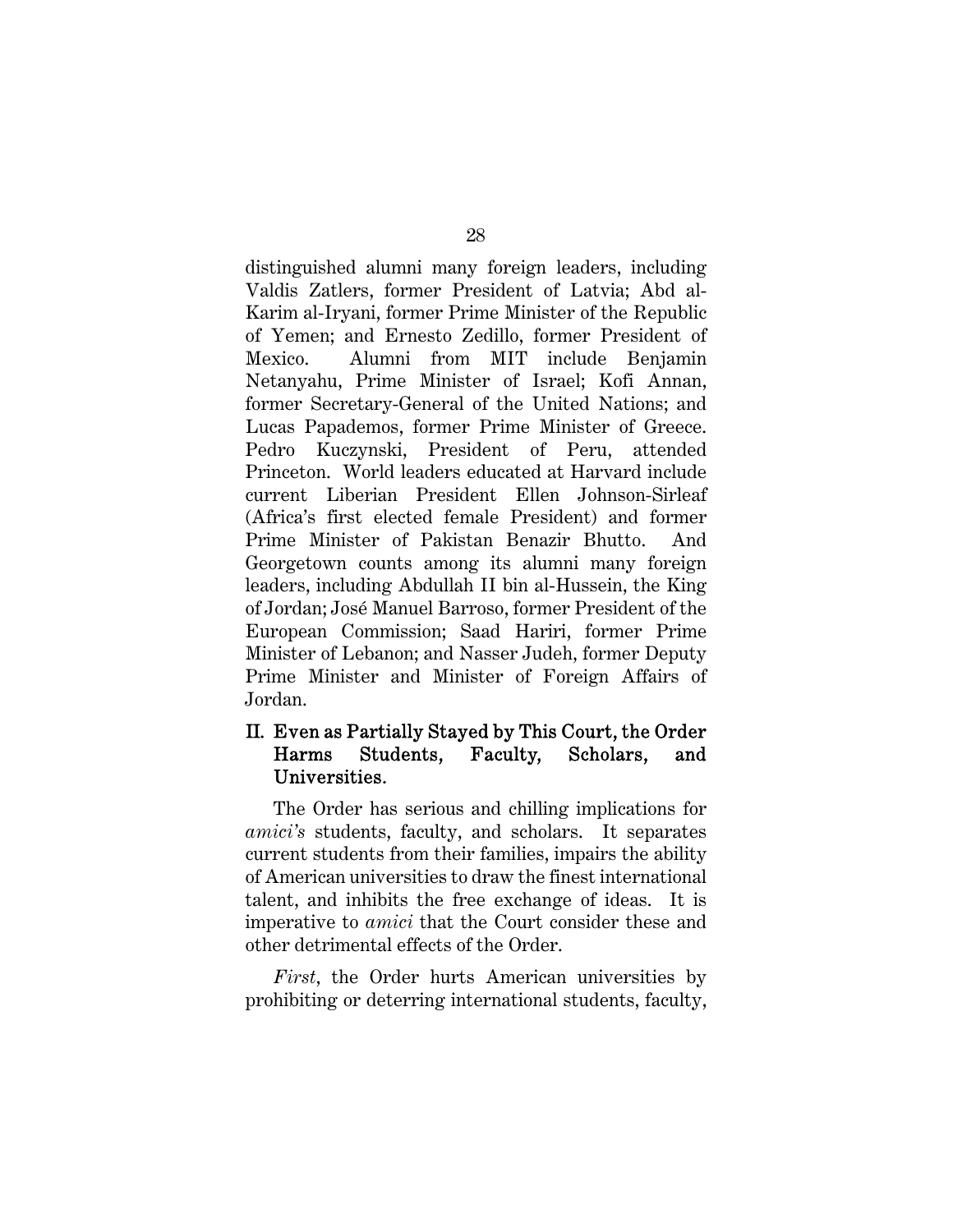and scholars from studying here. *Amici*, like other American universities, aim to attract the brightest, most talented students, faculty, and scholars from around the globe. The Order hampers *amici*'s ability to do so by arbitrarily excluding persons from six majority-Muslim countries and contemplating further categorical entry bans based on national origin. The exclusion of those persons diminishes the experience of studying at *amici* universities for everyone, and inevitably will deter persons from countries other than the six identified in the Order from choosing to study or work here.

Reducing the international presence on *amici*'s campuses will detract from the academic experience for those who do study in this country. As we have explained, the benefits of international diversity to American universities are manifold. And it is not merely the classroom experience that will suffer. The success of American laboratories, a major driver of our economy, depends on their ability to attract the best trainees and postdoctoral fellows wherever they may be found, and also on their ability to collaborate with foreign scientists in areas of science that have no defense or security implications. The Order diminishes *amici*'s ability to attract these scientists, who will otherwise go to foreign laboratories.

Indeed, international universities have noted this effect and issued statements criticizing the Order and its predecessor and touting their own opportunities for international students and scholars.19 Regarding the

<sup>19</sup> Chris Parr, *Response: international universities speak out against Trump ban*, The Times Higher Education (Jan. 31, 2017),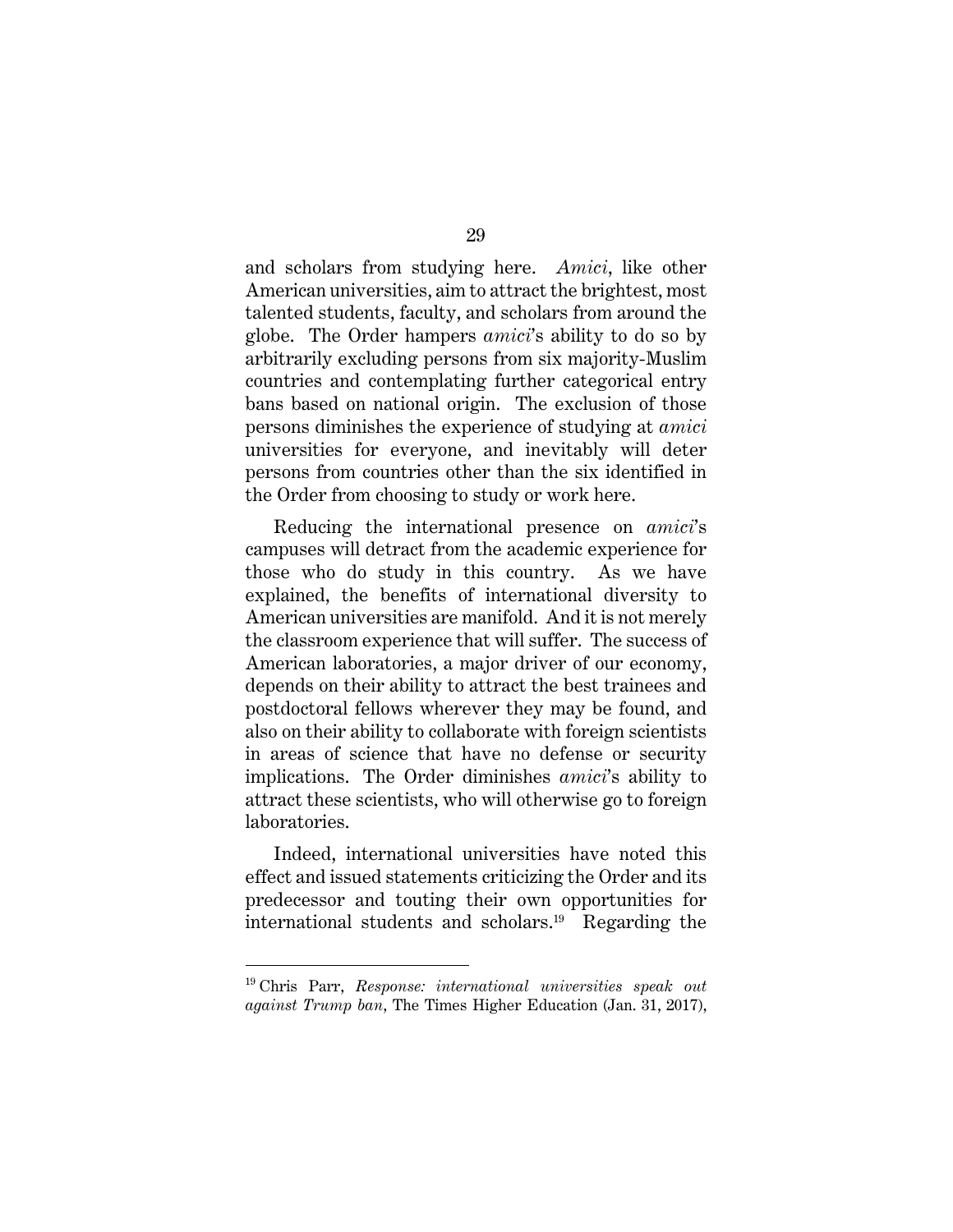first iteration of the travel ban, the Vice-Chancellor of the University of Cambridge, UK stated: "While we acknowledge that a country must have the right to manage its own borders, this ban is fundamentally at odds with the values of openness, tolerance and evidence-based decision-making that the University of Cambridge stands for."20 He added: "We are determined to champion openness, and the free exchange of knowledge across borders. Even as governments around the world seek to curb freedom of movement, the University of Cambridge remains committed to welcoming the best and brightest students and staff irrespective of their nationality."21

Contrary to the Government's suggestion, *see* Gov't Br. 34, the effects of the Order on prospective international students is not speculative. Some *amici*  are already experiencing these negative effects. Many admissions letters for fall 2017 were sent in spring of this year, just after the Order was issued. Prospective international students had a short window to decide whether to attend a U.S. college or university. Faced with the prospect that they might not be able to obtain visas before the fall semester begins, many of these students reasonably have chosen to enroll in universities in other countries, rather than pursue their education here. Many *amici* received calls from concerned

<sup>21</sup> *Id.*

 $\overline{a}$ https://www.timeshighereducation.com/blog/responseinternational-universities-speak-out-against-trump-ban.

<sup>20</sup> *Id.*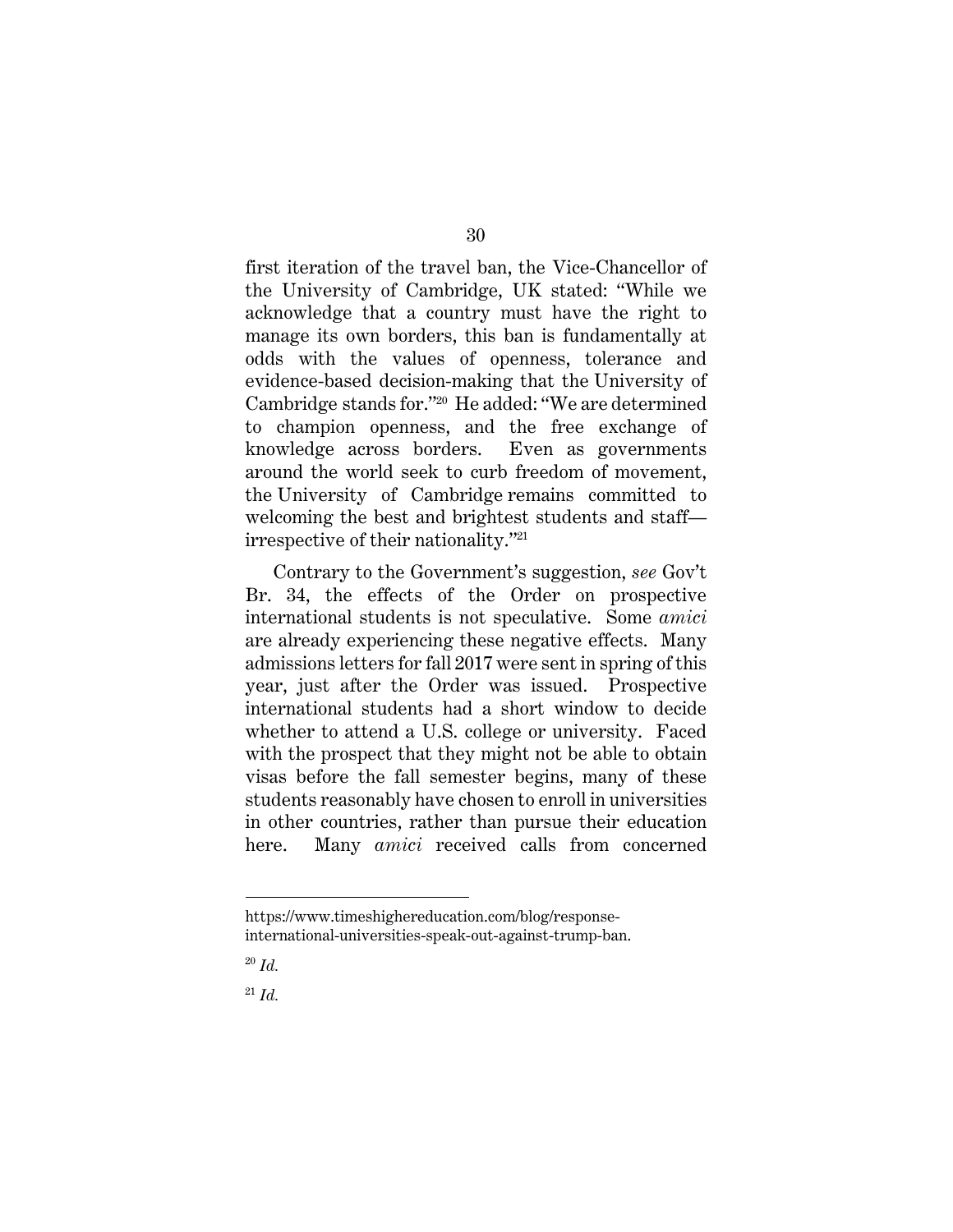prospective and admitted students who questioned whether they could enroll in light of this uncertainty.

These very real difficulties extend to faculty and scholars. Yale's MacMillan Center Council on Middle East Studies and its Program on Iranian Studies are currently conducting searches for post-doctoral fellows and visiting scholars, with the most promising candidates being Iranian nationals who are currently abroad. The uncertainty of securing visas will affect acceptances of offers. The University of Pennsylvania has similar concerns, with three faculty recruits whose opportunities may be eliminated by the Order. Princeton and MIT, too, have received numerous inquiries from academic departments about how to handle the questions and concerns of faculty and scholar recruits and invited visitors who have expressed hesitation about coming to the U.S. in light of the Order.

*Second*, the Order harms the current members of *amici*'s campuses from the six affected countries. Even if this Order does not prematurely cancel their visas, it still separates members of *amici*'s communities from their family members living abroad. For instance, the spouses and children of scholars and researchers may be unable to enter the U.S. even for a short-term visit, creating a traumatic separation as a result of a person's decision to study and work here. Furthermore, given the arguments made to justify the Order, students, faculty, and scholars from countries affected by the Order are now wary of leaving the U.S., because they worry that their re-entry may be barred or challenged by immigration authorities. Many students from the affected countries have remained in the U.S. this past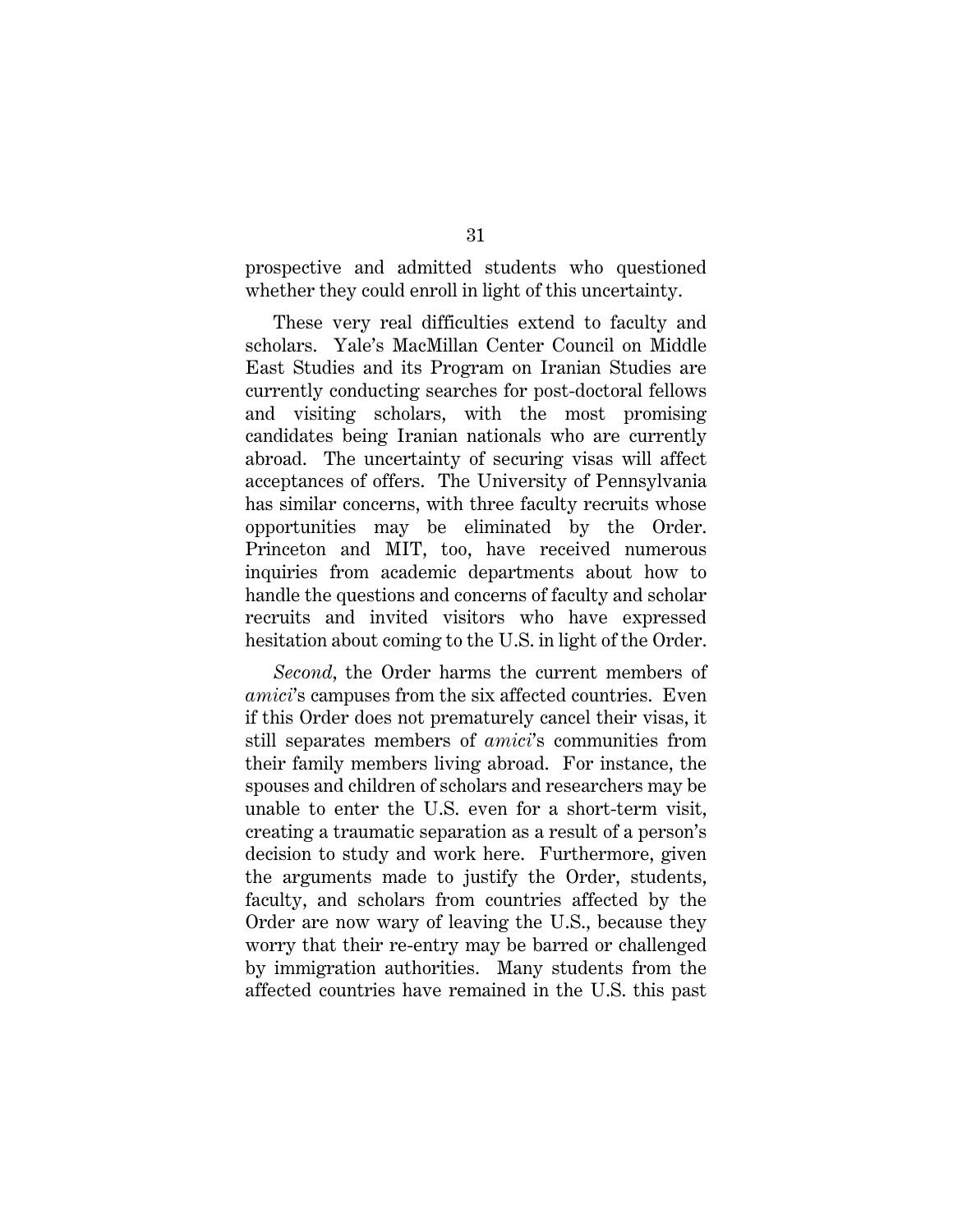summer, in fear that leaving to work, study abroad, or visit their families would risk indefinite exclusion or detention upon their return. These individuals are deterred from conducting field research, attending academic conferences, or participating in international meetings in foreign nations; for some, travel concerns will cause them to set aside projects that simply cannot be completed without international travel. The Order also takes a personal toll because they may feel compelled to cancel any plans to visit family and friends abroad: fly home to attend the wedding or funeral of a family member, and one risks the loss of one's visa, separation from family and friends here in the U.S., and the loss of a job, an academic degree, and years of hard work and research.

*Third,* the Order's chilling effects extend beyond persons from the six targeted countries. Given the review of other countries directed by the Order, EO § 2(e), and the possibility that other countries will be added to the Order's scope, *all* international students, faculty, and scholars may reasonably fear that their immigration status may be revoked at any time for reasons having nothing to do with their conduct and based on no evidence whatsoever that they pose any security risk to this country. And should a new country find itself the target of a subsequent Order, the chaos resulting from the first Order would repeat itself, reinforcing feelings of doubt and insecurity about this nation.

*Fourth*, the Order will impede successful academic collaboration. American universities host thousands of conferences and symposia each year. These academic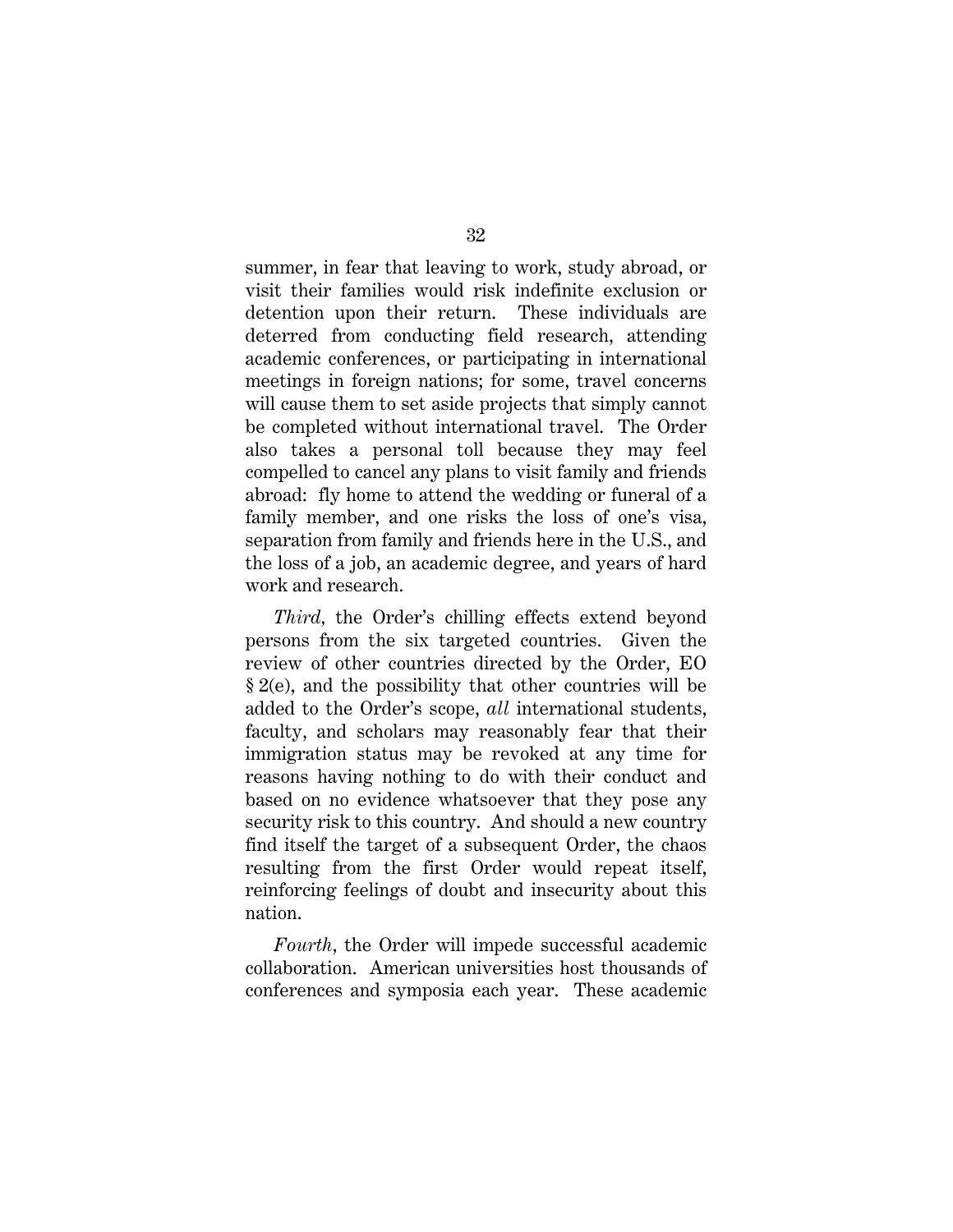meetings convene scholars within and across disciplines of study. They are incubators for innovation and promote the free flow of information and ideas. By hosting these events, *amici* ensure that their participating scholars can encounter and collaborate with other scholars. The resulting collaborations are essential to addressing problems that are global in scope, such as geopolitical conflict, terrorism, and the spread of communicable diseases.

The Order threatens these efforts by prohibiting certain academics from traveling to the U.S., and by provoking a backlash from others who are not subject to the ban. Indeed, international universities have observed that the Order and its predecessor will impede collaborative partnerships with American universities.<sup>22</sup> And these effects are already being felt. The University of Pennsylvania had planned to invite three Iranian human rights activists to a conference in March 2017, but with the Order in effect, their participation would have been barred. Similarly, a faculty member at Dartmouth planning a conference for this fall has expressed concern that participants may not be able or willing to travel to the U.S., and one keynote speaker has wondered

<sup>&</sup>lt;sup>22</sup> Parr, *supra* (quoting the President of McMaster University, Canada, as stating "This is a misguided and harmful step that is unnecessarily disruptive for students, faculty members and other partners. . . . As an internationally engaged research intensive university, this abrupt change in policy has a chilling impact on individual scholars and their families, and on the important relationships we have carefully built over the years. Our collaborative partnerships allow us to forge important research and educational programs and activities, which are threatened by arbitrary measures such as the one announced last week.").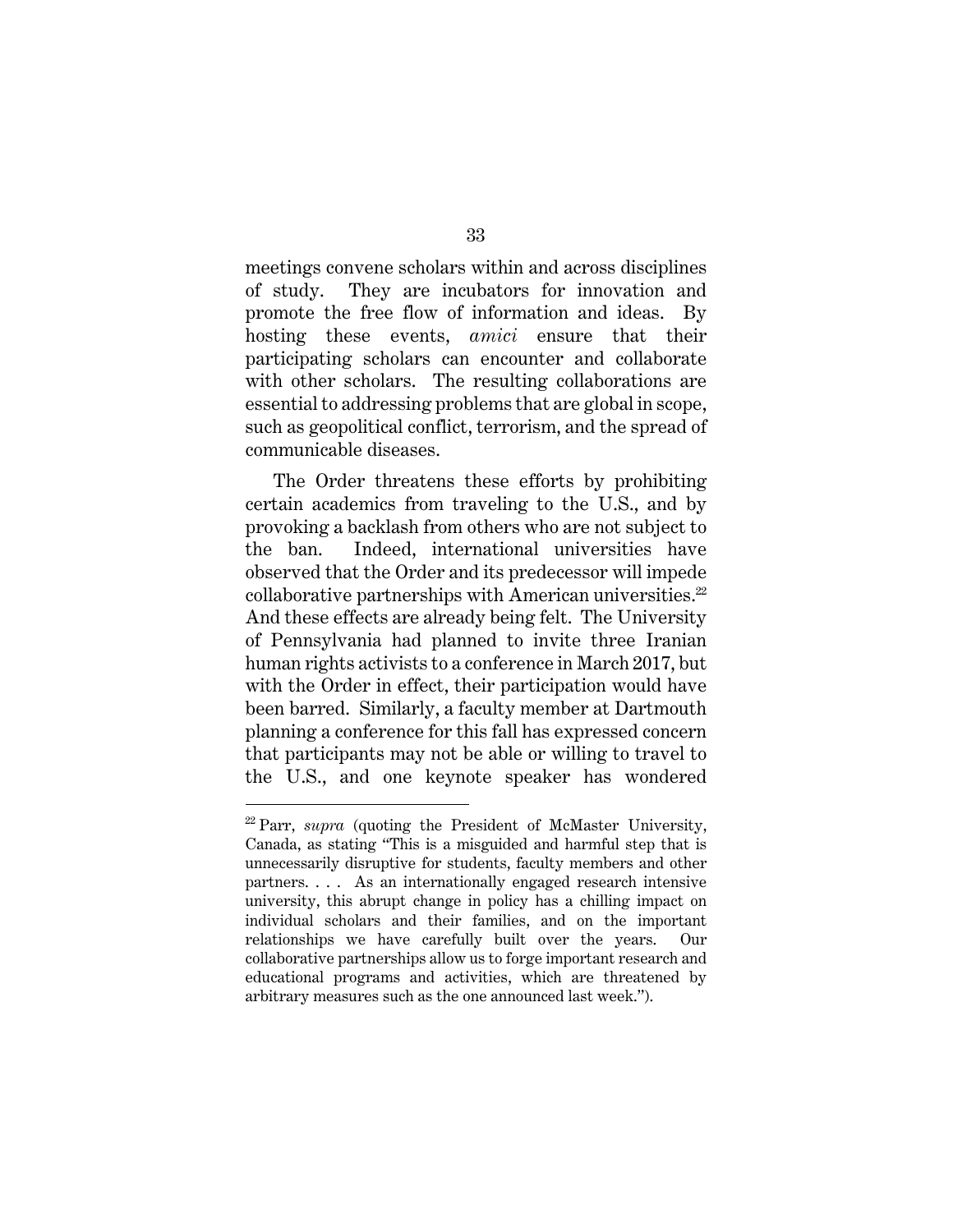whether it "sends the wrong message" to attend a conference here at this time. Participants in a conference at the Harvard Center for Middle Eastern Studies voluntarily withdrew due to current U.S. immigration policies or perceptions thereof. The Sharmin & Bijan Mossavar-Rahmani Center for Iran and Persian Gulf Studies at Princeton expressly aims to advance understanding of Iran and the Persian Gulf; if the Center cannot invite Iranian guest speakers, the Center obviously will be impeded in serving its mission.

What is more, faculty members from around the world already have called for a boycott of academic conferences in the U.S. in response to the Order and its predecessor.23 A petition circulated online has drawn thousands of signatures from scholars in the U.S. and abroad pledging not to attend international conferences here because of the Order.<sup>24</sup>

<sup>23</sup> *See* Shannon Najmabadi, *Academics Mull Boycott of U.S. Conferences as a Way of Fighting Travel Ban*, The Chronicle of Higher Education (Jan. 30, 2017), http://www.chronicle.com/article/Academics-Mull-Boycott-of-US/239047?cid=pm&utm\_source=pm&utm\_medium=en&elqTrack Id=e9a82fa115e24765bc019b2dfc9d480e&elq=ef21be06f46043e287a eedd6a611eb6e&elqaid=12357&elqat=1&elqCampaignId=5023; Elizabeth Redden, *Boycotting the U.S.*, Inside Higher Ed (Jan. 31, 2017), https://www.insidehighered.com/news/2017/01/31/protesttrump-entry-ban-some-scholars-areboycotting-us-basedconferences.

<sup>&</sup>lt;sup>24</sup> In Solidarity with People Affected by the 'Muslim Ban,' https://docs.google.com/forms/d/e/1FAIpQLSeNN\_2HHREt1hdm\_CgWpFHw8NDPGLCkOwB4lLRFtKFJqI25w/viewform?c=0 &w=1&fbzx=2104368019732744200 (last visited Sept. 15, 2017).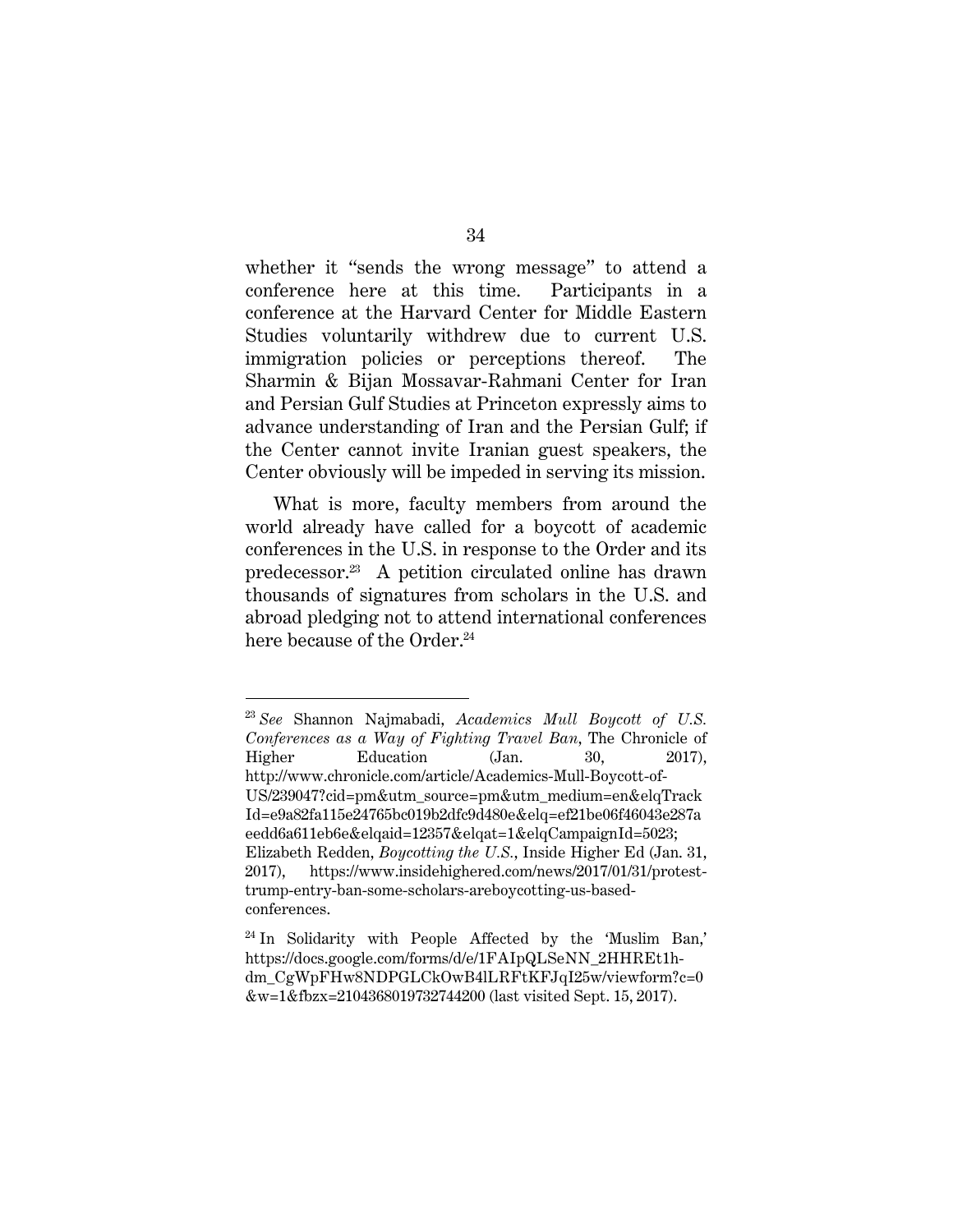Academic conferences and meetings facilitate major breakthroughs and discoveries, candid discussion and debate, and face-to-face meetings that generate future collaborations and partnerships. Excluding scholars from the six affected countries—and other scholars who choose not to participate because of the Order—will hamper the success of these collaborations. American universities, students, and faculty will inevitably suffer when these meetings are shifted abroad to avoid the Order's effects.

*Fifth*, as *amici* have explained, they strive to foster a culture of diversity, inclusion, and tolerance on their campuses. *Supra* Part I. The Order undercuts those important efforts by making many of *amici*'s students, faculty, and scholars feel "less than," and signaling, from the highest levels of government, that discrimination and religious intolerance is not only acceptable but appropriate. Rather than securing American universities, this thwarts *amici*'s ability to foster a diverse environment in which individuals feel comfortable contributing to a robust exchange of ideas.

*Finally*, limiting the scope of the Order to "foreign nations who lack any bona fide relationship with a person or entity in the United States," *International Refugee Assistance Project*, 137 S. Ct. at 2087, does not rectify the Order's harms to *amici*. Though this Court offered some examples of which relationships would qualify as "bona fide," regrettably these examples did not resolve the uncertainty the Order has introduced into potential collaborations between *amici* and international students, faculty, and scholars.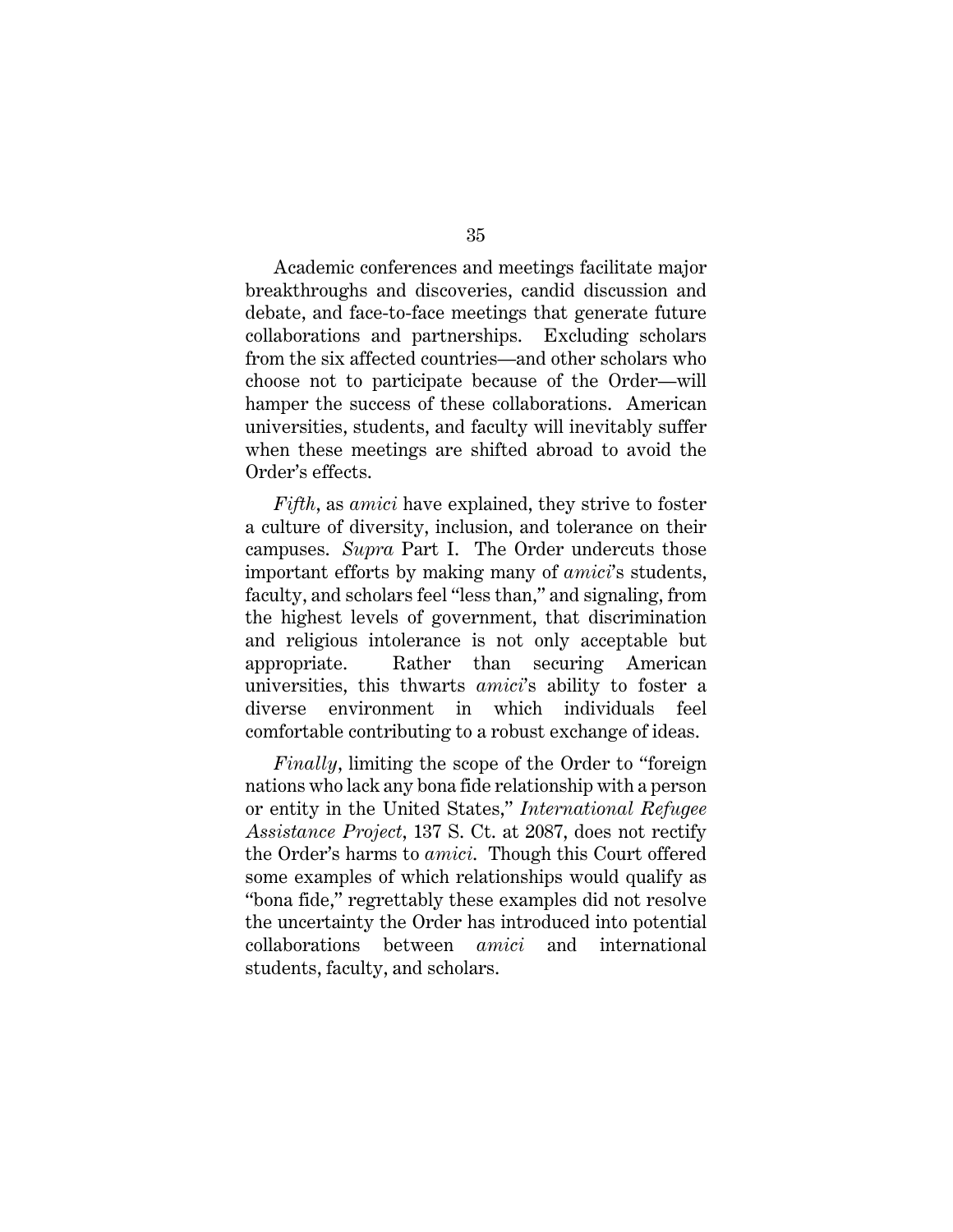Students who have already been admitted to American universities, and workers who have already accepted offers of employment from American companies, are two examples of qualifying bona fide relationships. 137 S. Ct. at 2088. But what about international scholars at *amici* universities who are not students or employees of *amici* or any other American entity? The populations of such international scholars at *amici* are sizeable. For instance, over 50 scholars from the six targeted countries contribute to Harvard's academic departments as visiting researchers, research and postdoctoral fellows, and interns. None of these scholars is a student at Harvard, or an employee of Harvard on a sponsored work visa. To Harvard, their relationship is surely bona fide, but the University has no assurance that the U.S. will not conclude otherwise at the border. The discretion afforded the government under this rule has harsh consequences; for example, scholars and students may be loath to publish research or other works critical of the government, its political preferences, or U.S. foreign policy, lest their immigration status be threatened as a result. The ambiguity and uncertainty inherent in the "bona fide relationship" test could well have a destructive chilling effect on scholars and students who have traditionally enjoyed an environment of academic freedom in this country.

The "bona fide relationship" carve-out also fails to account for the substantial class of *prospective*  international students, faculty, and scholars. The Court has not specified whether § 2(c) may be enforced against individuals who do not currently have, but may in the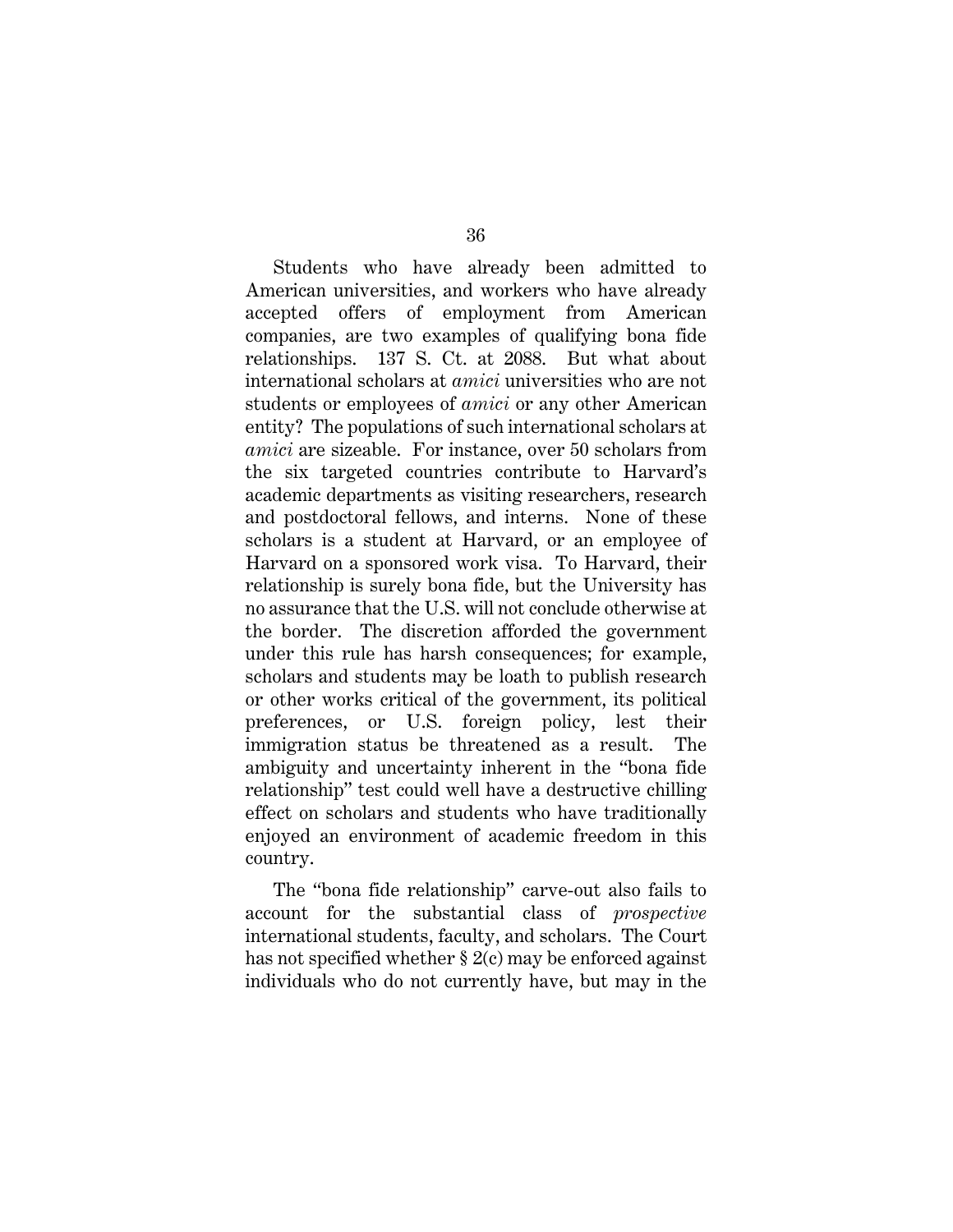near future enter into a relationship with an American entity. International students considering applying to *amici* in the 2017-2018 application cycle likely do not currently have a formal, documented relationship with any U.S. entity, and they will not unless and until they are accepted by an *amicus* university. So too for many international faculty and scholars not currently employed by *amici* universities, or any other American entity, whom *amici* universities may wish to recruit, interview, invite to lecture, or host for forthcoming conferences. Yet without the ability to visit campus and meet with potential colleagues or faculty, international students, faculty, and scholars are far less likely to select an American college or university. Even as modified by the stay, the Order thus places *amici* at a distinct disadvantage relative to international schools.

There are other problems with the Order as partially stayed. Although the Court made clear that "a lecturer invited to address an American audience" has a qualifying bona fide relationship with the inviting entity, 137 S. Ct. at 2088, it said nothing about a scholar who intends to attend an academic conference here. That scholar may informally participate in the conference by engaging with lecturers and other attendees, but he or she may not have been invited formally to do so. There is no telling whether that sort of relationship would qualify under the Court's test (or the government's interpretation thereof). These sorts of situations happen hundreds of times to thousands of scholars each year at American colleges and universities.

Because the "bona fide relationship" carve-out fails to account for the myriad ways in which *amici*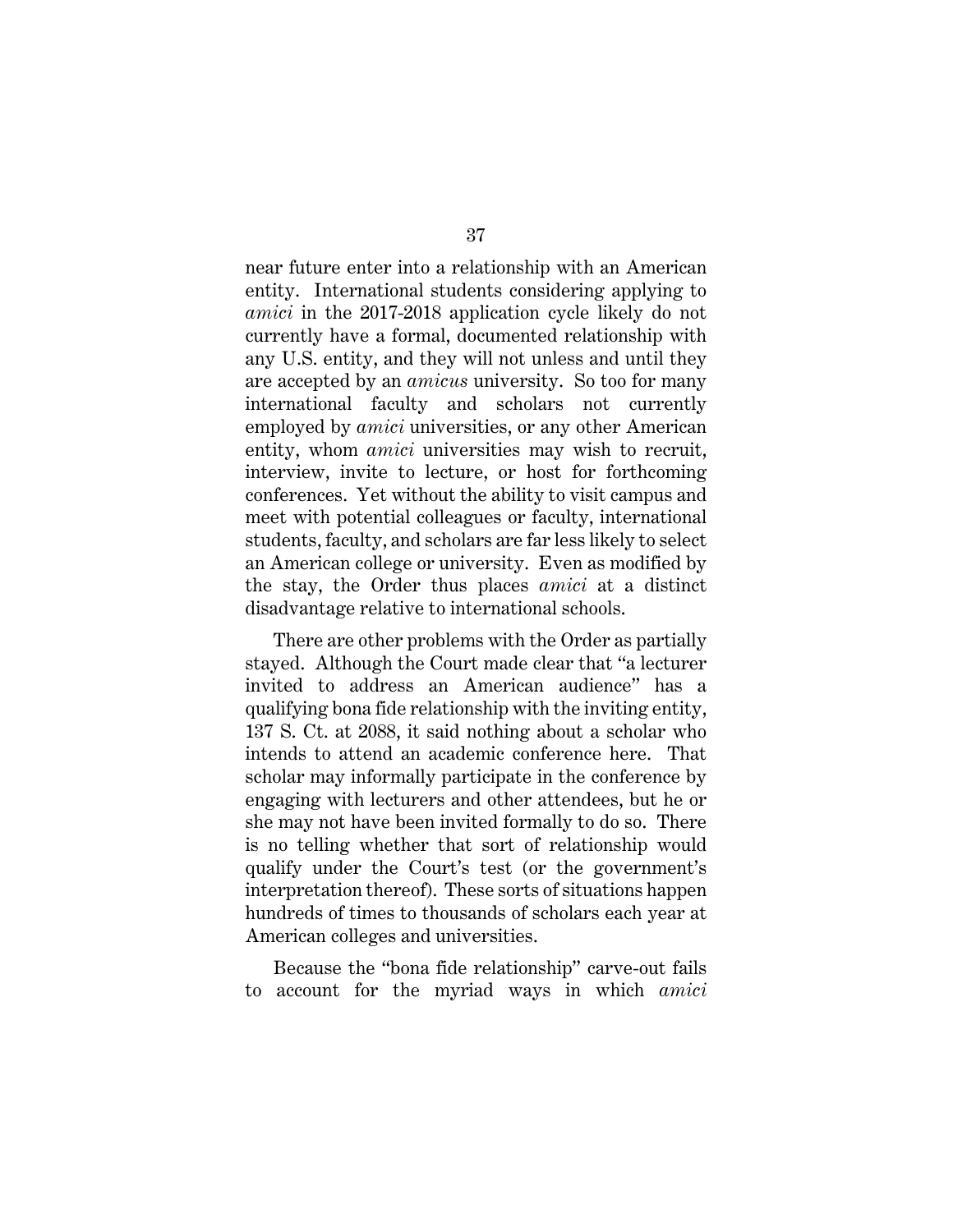universities collaborate with international students, faculty, and scholars, it may impede the creation of *amici*'s future bona fide relationships. Worse still, this carve-out will not prevent the potential long-term attrition at *amici* of international students, faculty, and scholars from the countries affected by the Order—and from other countries as well. Even in its more limited form, the Order harms American colleges and universities and should be invalidated.

#### **CONCLUSION**

*Amici* take seriously the safety and security of their campuses and the nation: if *amici*'s campuses were not safe, or the towns and cities in which they are located were not secure, *amici* could not maintain their worldrenowned learning environments. *Amici*, however, believe that safety and security concerns can be addressed in a manner that is consistent with the values America has always stood for, including the free flow of ideas across borders and the welcoming of foreign nationals to our campuses. The Order falls far short of justifying its ban on individuals from the specified countries. Given this, as well as the significant burdens the Order inflicts on *amici*'s current and potential students, faculty, and scholars and its substantial impediment to *amici*'s ability to fulfill their educational missions, *amici* respectfully urge the Court to affirm the decisions below.